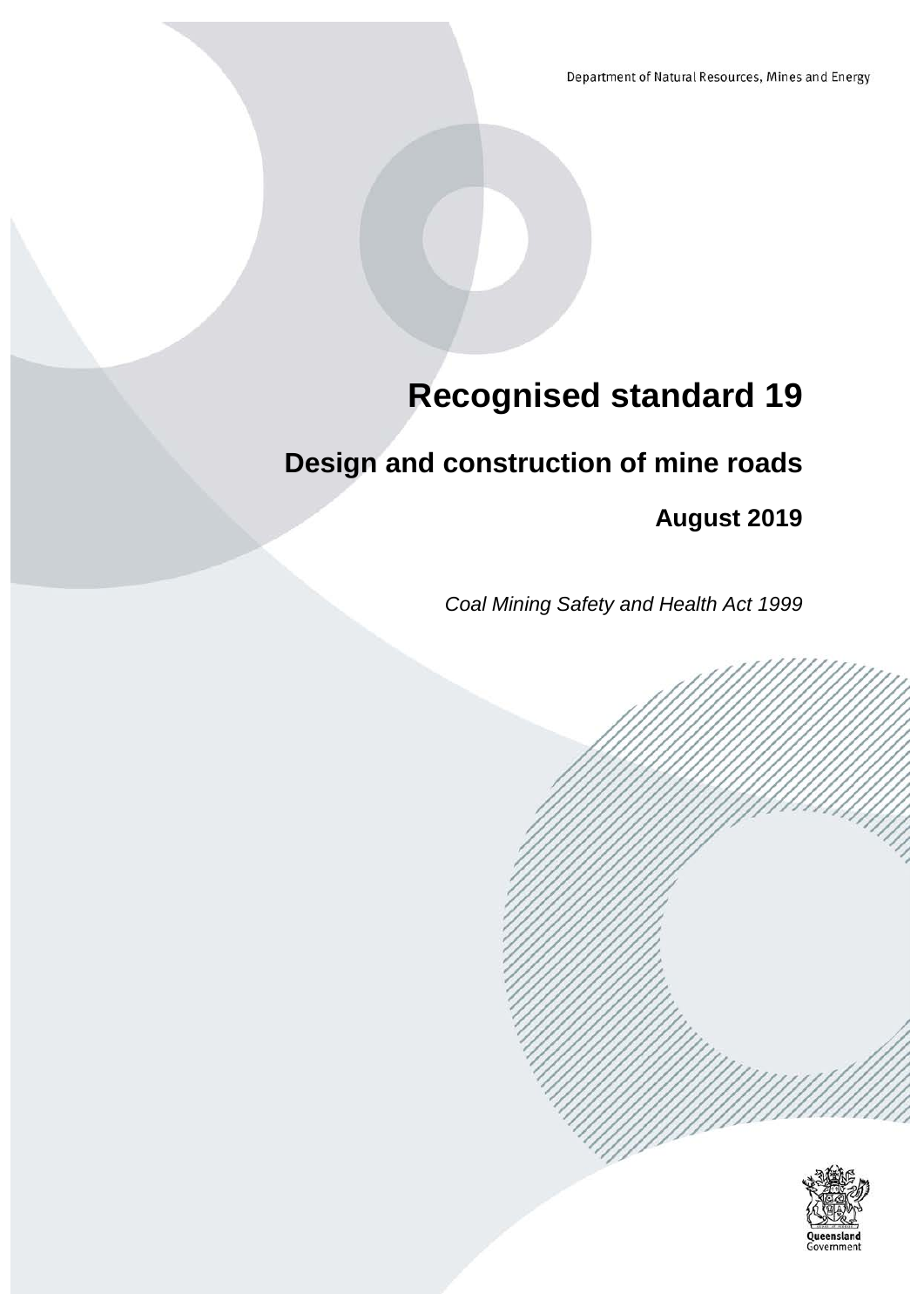Recognised Standards may be updated from time to time. To ensure you have the latest version, check the DNRME website: [https://www.business.qld.gov.au/industry/mining/safety-health/mining-safety](https://www.business.qld.gov.au/industry/mining/safety-health/mining-safety-health/legislation-standards-guidelines)[health/legislation-standards-guidelines](https://www.business.qld.gov.au/industry/mining/safety-health/mining-safety-health/legislation-standards-guidelines) or contact your local Inspector of Mines.

| South Region - Rockhampton                                                                                                   | <b>North Region - Mackay</b>                                                                                    | South Region - Brisbane  |
|------------------------------------------------------------------------------------------------------------------------------|-----------------------------------------------------------------------------------------------------------------|--------------------------|
| PO Box 3679                                                                                                                  | PO Box 1801                                                                                                     | PO Box 15216             |
| <b>Red Hill Q 4701</b>                                                                                                       | Mackay Q 4740                                                                                                   | City East Q 4002         |
| P (07) 4936 0184                                                                                                             | P (07) 4999 8512                                                                                                | P (07) 3330 4272         |
| rockyminesinsp@dnrm.gld.gov.au                                                                                               | minesmackay@dnrm.gld.gov.au                                                                                     | sthmines@dnrm.qld.gov.au |
| <b>North East Region - Townsville</b><br>PO Box 1752<br>MC Townsville Q 4810<br>P (07) 4447 9248<br>tsymines@dnrm.gld.gov.au | North West Region - Mount Isa<br>PO Box 334<br>Mount Isa Q 4825<br>P (07) 4747 2158<br>isamines@dnrm.gld.gov.au |                          |

This publication has been compiled by the Mines Inspectorate, Mines Safety and Health, Department of Natural Resources, Mines and Energy.

#### © State of Queensland, 2019

The Queensland Government supports and encourages the dissemination and exchange of its information. The copyright in this publication is licensed under a Creative Commons Attribution 3.0 Australia (CC BY) licence.

Under this licence you are free, without having to seek our permission, to use this publication in accordance with the licence terms.



You must keep intact the copyright notice and attribute the State of Queensland as the source of the publication.

Note: Some content in this publication may have different licence terms as indicated.

For more information on this licence, visit http://creativecommons.org/licenses/by/3.0/au/deed.en

The information contained herein is subject to change without notice. The Queensland Government shall not be liable for technical or other errors or omissions contained herein. The reader/user accepts all risks and responsibility for losses, damages, costs and other consequences resulting directly or indirectly from using this information.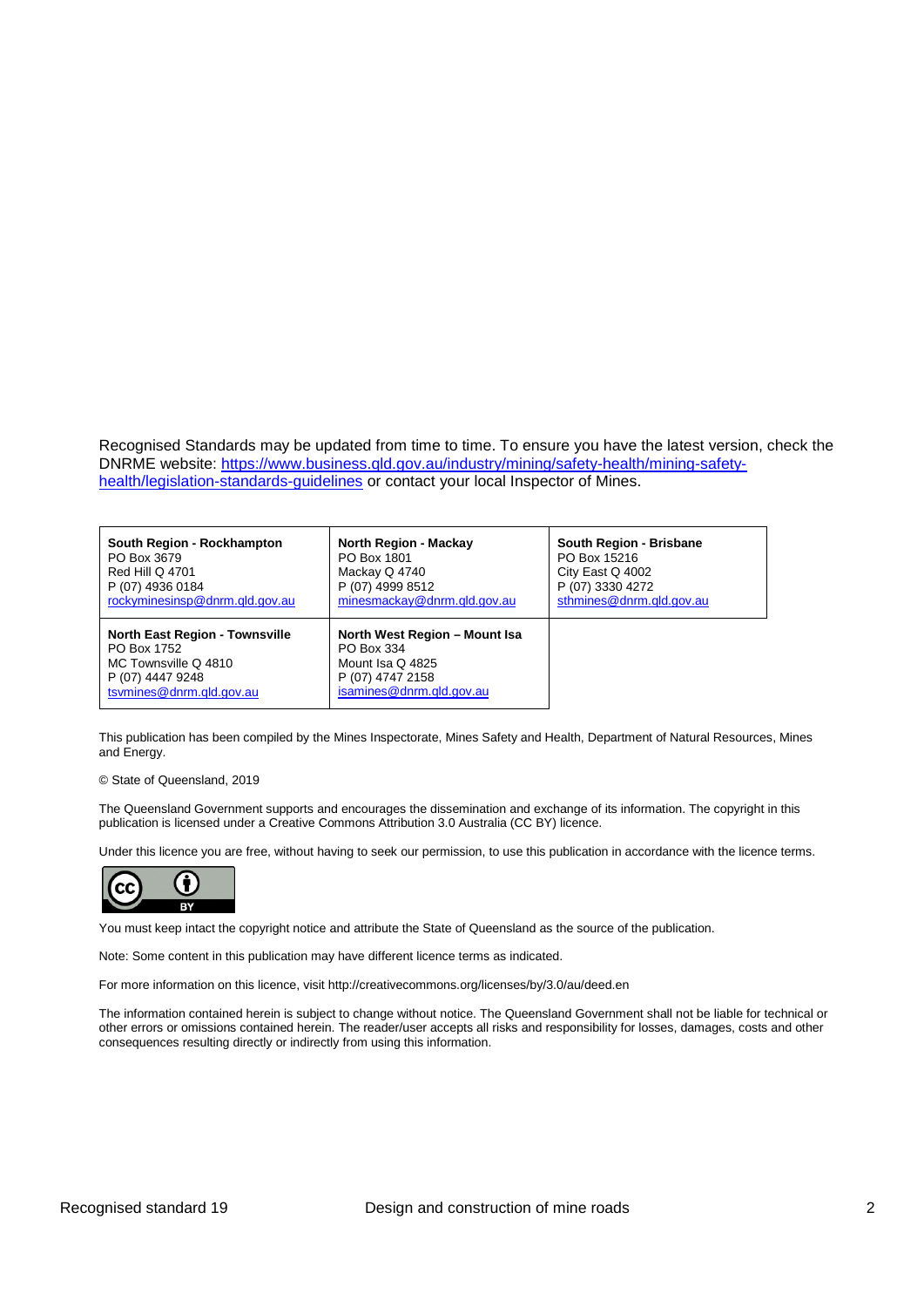## **Recognised standards**

**This document is issued in accordance with PART 5—RECOGNISED STANDARDS and Section 37(3) of the** *Coal Mining Safety and Health Act 1999.*

#### **PART 5 - RECOGNISED STANDARDS**

#### **71 Purpose of recognised standards**

A standard may be made for safety and health (a "recognised standard") stating ways to achieve an acceptable level of risk to persons arising out of coal mining operations.

#### **72 Recognised standards**

- (1) The Minister may make recognised standards.
- (2) The Minister must notify the making of a recognised standard by gazette notice.
- (3) The chief executive must keep a copy of each recognised standard and any document applied, adopted or incorporated by the recognised standard available for inspection, without charge, during normal business hours at each department office dealing with safety and health.
- (4) The chief executive, on payment by a person of a reasonable fee decided by the chief executive, must give a copy of a recognised standard to the person.

#### **73 Use of recognised standards in proceedings**

A recognised standard is admissible in evidence in a proceeding if—

- (a) the proceeding relates to a contravention of a safety and health obligation imposed on a person under part 3; and
- (b) it is claimed that the person contravened the obligation by failing to achieve an acceptable level of risk; and
- (c) the recognised standard is about achieving an acceptable level of risk.

#### **PART 3- SAFETY AND HEALTH OBLIGATION**

#### **37. How obligation can be discharged if regulation or recognised standard made**

- 37(3) …. if a recognised standard states a way or ways of achieving an acceptable level of risk, a person discharges the person's safety and health obligation in relation to the risk only by—
	- (a) adopting and following a stated way; or
	- (b) adopting and following another way that achieves a level of risk that is equal to or better than the acceptable level."

Where a part of a recognised standard or other normative document referred to therein conflicts with the *Coal Mining Safety and Health Act 1999* or the *Coal Mining Safety and Health Regulation 2017*, the Act or Regulation takes precedence.

#### **This recognised standard is issued under the authority of the Minister for Natural Resources, Mines and Energy.**

*[Gazetted 9 August 2019]*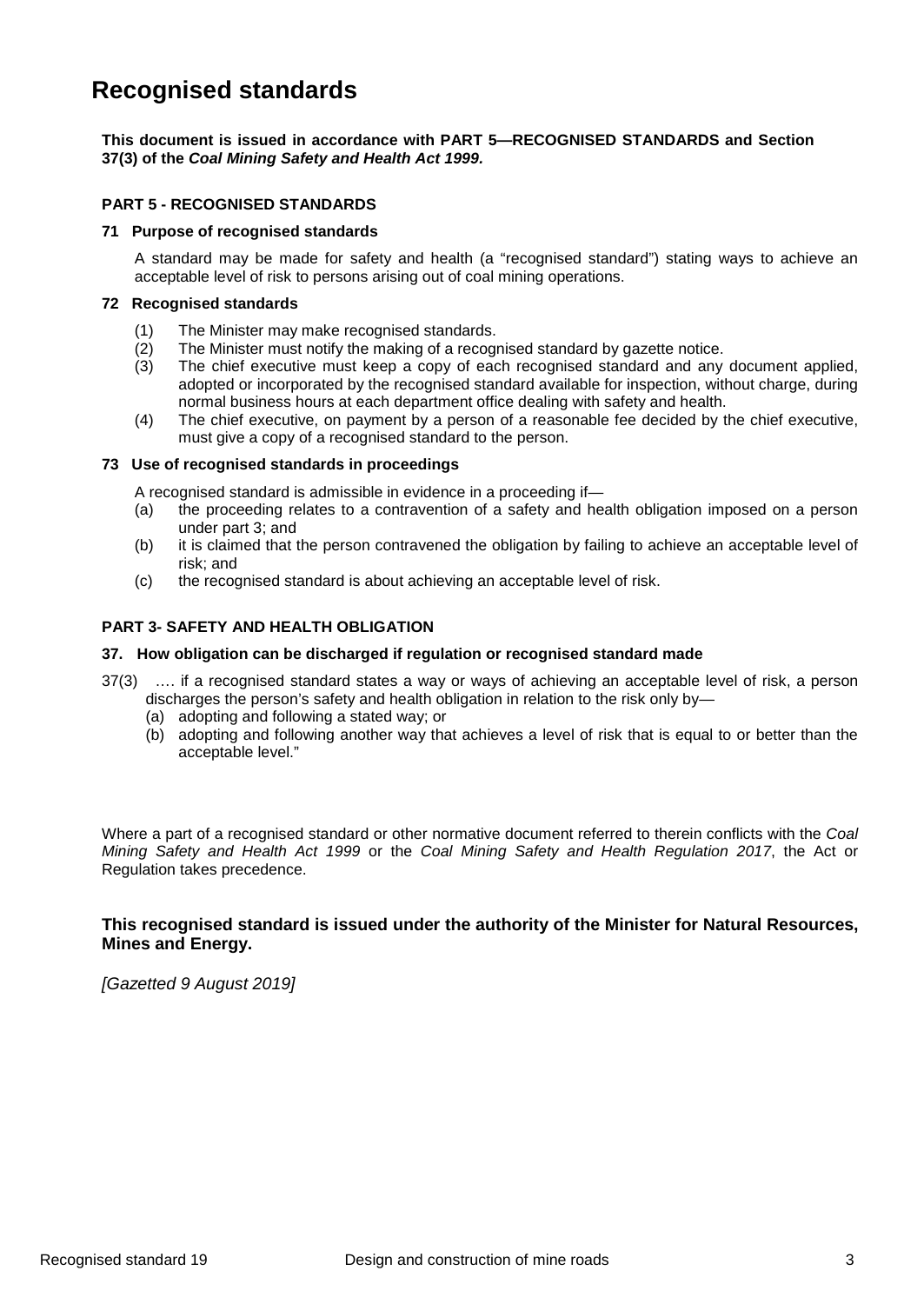## **Contents**

| 1  | 6<br><b>Purpose</b> |                                                    |    |  |  |  |
|----|---------------------|----------------------------------------------------|----|--|--|--|
| 2  | <b>Scope</b>        |                                                    | 6  |  |  |  |
| 3  |                     | <b>Introduction</b>                                | 6  |  |  |  |
| 4  |                     | <b>Definitions</b>                                 | 6  |  |  |  |
| 5  |                     | <b>Road types</b>                                  | 7  |  |  |  |
|    | 5.1                 |                                                    |    |  |  |  |
|    | 5.2                 |                                                    |    |  |  |  |
|    | 5.3                 |                                                    |    |  |  |  |
|    | 5.4                 |                                                    |    |  |  |  |
| 6  |                     | Mine road construction                             | 7  |  |  |  |
|    | 6.1                 |                                                    |    |  |  |  |
|    | 6.2                 |                                                    |    |  |  |  |
|    | 6.3                 |                                                    |    |  |  |  |
|    | 6.4                 |                                                    |    |  |  |  |
|    | 6.5                 |                                                    |    |  |  |  |
| 7  |                     | <b>Road widths</b>                                 | 10 |  |  |  |
| 8  |                     | <b>Crossfall/camber</b>                            | 10 |  |  |  |
| 9  |                     | Road alignment (horizontal and vertical curvature) | 10 |  |  |  |
| 10 |                     | <b>Superelevation</b>                              | 11 |  |  |  |
| 11 | Grade               |                                                    | 13 |  |  |  |
| 12 |                     | Shoulder control/drainage                          | 14 |  |  |  |
|    | 12.1                |                                                    |    |  |  |  |
|    | 12.2                |                                                    |    |  |  |  |
| 13 |                     | <b>Intersections</b>                               | 15 |  |  |  |
|    |                     | 13.1 Intersection design.                          | 15 |  |  |  |
|    |                     |                                                    |    |  |  |  |
| 14 |                     | Sight distances on curves and grades               | 19 |  |  |  |
| 15 |                     | <b>Safety berms and barricades</b>                 | 20 |  |  |  |
|    | 15.1                |                                                    |    |  |  |  |
| 16 |                     | <b>Delineation and signage</b>                     | 21 |  |  |  |
|    | 16.1                |                                                    |    |  |  |  |
|    | 16.2                |                                                    |    |  |  |  |
|    |                     |                                                    |    |  |  |  |
|    |                     |                                                    |    |  |  |  |
| 17 |                     | Separation/segregation of vehicles                 | 23 |  |  |  |
| 18 |                     | <b>Roadside collision hazards</b>                  | 23 |  |  |  |
| 19 |                     | <b>Overhead structures</b>                         | 23 |  |  |  |
| 20 |                     | <b>Lighting pollution</b>                          | 24 |  |  |  |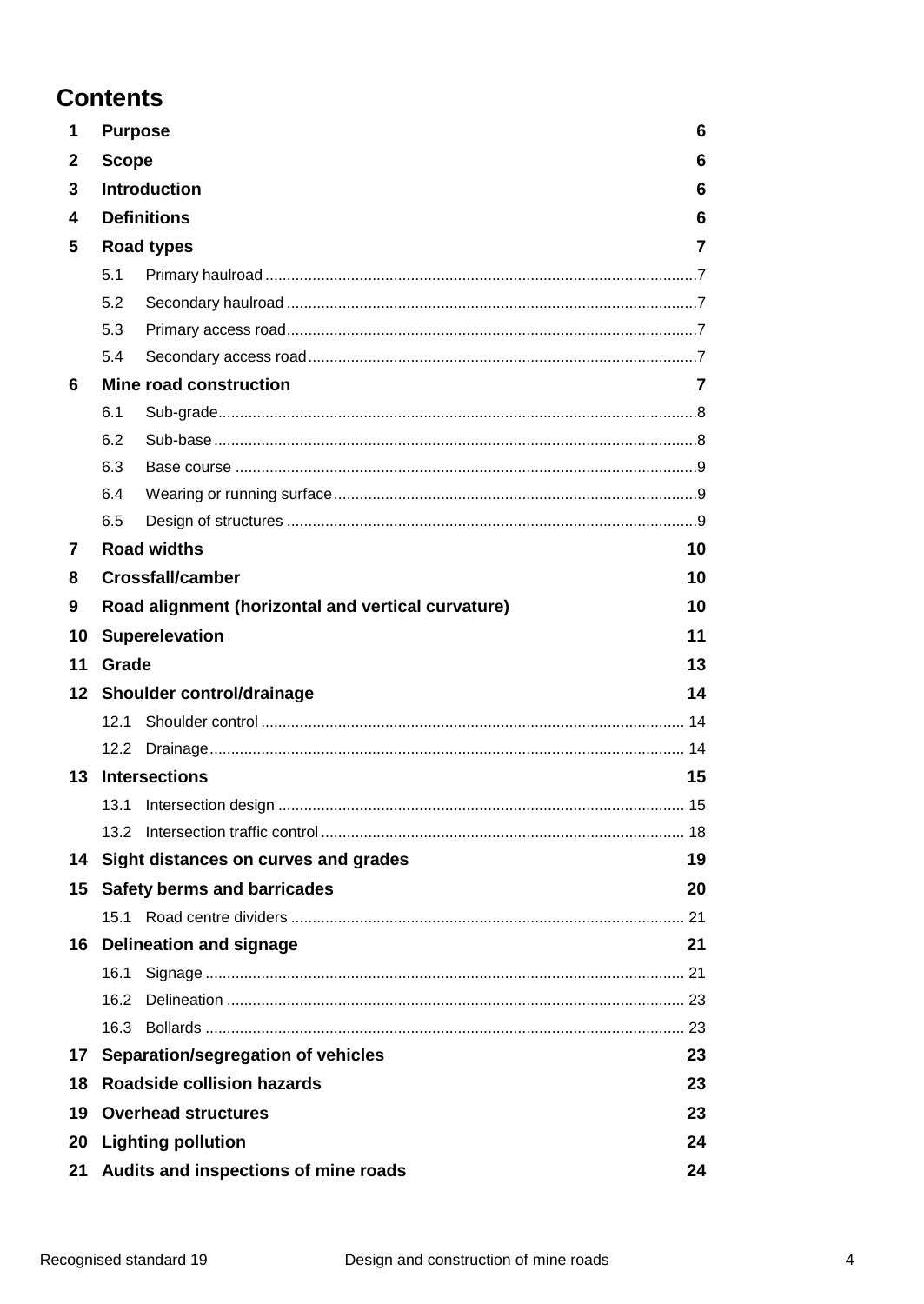#### **22 [References](#page-24-0) 25**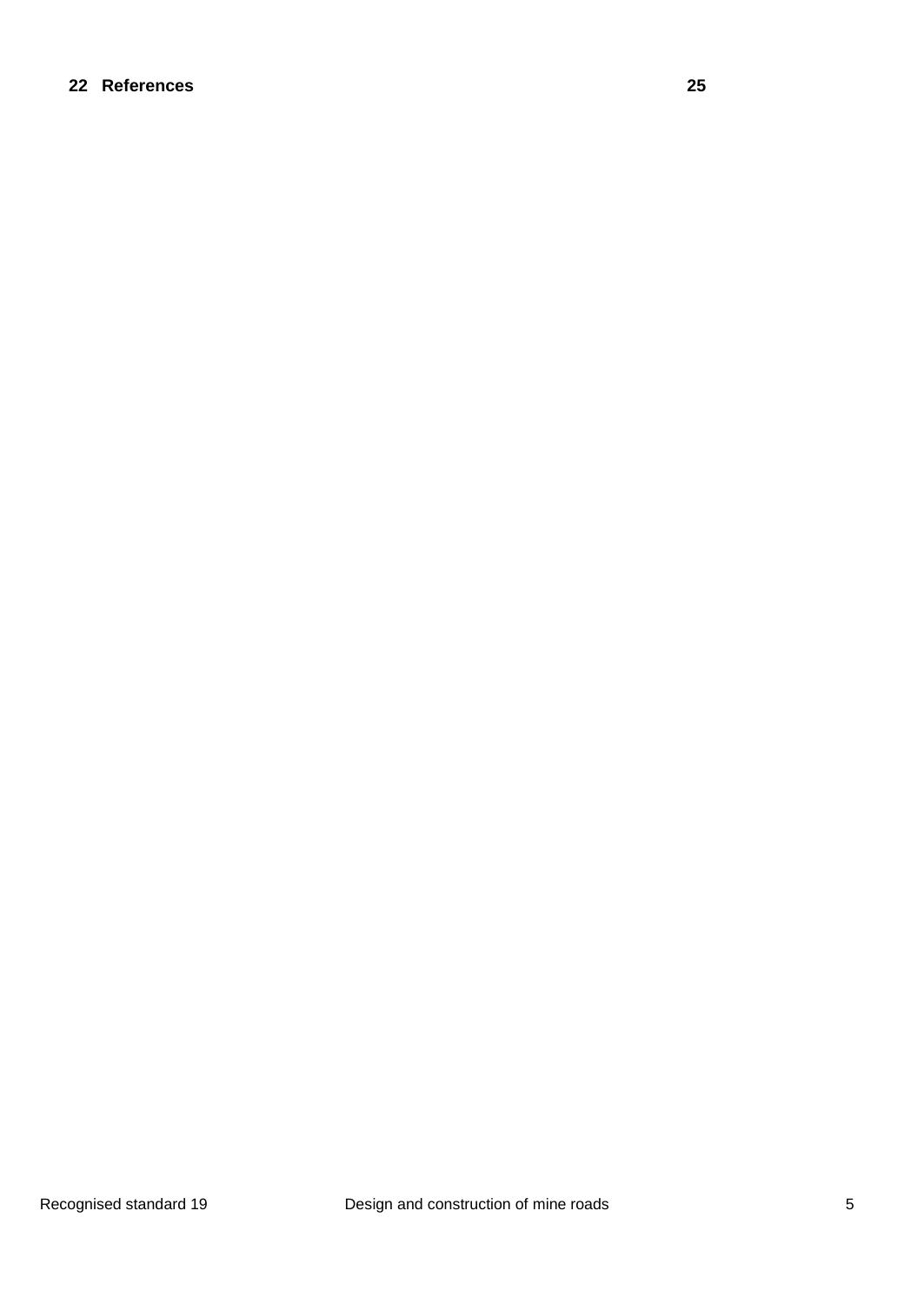## <span id="page-5-0"></span>**1 Purpose**

This Recognised Standard is designed to assist mine management and workers at coal mines in meeting their obligations by stating ways to achieve an acceptable level of risk to persons arising out of coal mining operations that shall be included in a coal mine safety and health management system for the design and construction of mine roads.

## <span id="page-5-1"></span>**2 Scope**

This Recognised Standard applies to the design and construction of all mine roads in surface coal mines, including surface areas of underground coal mines, in the state of Queensland.

## <span id="page-5-2"></span>**3 Introduction**

Vehicle interaction is recognised as a principal hazard in surface coal mines in Queensland, and a principal hazard is a hazard that has the potential to cause multiple fatalities.

Statistics show that a large percentage of the high potential incidents and serious accidents reported by surface coal mines are related to vehicle interaction, and uncontrolled movement of vehicles. A number of these events have resulted in fatalities. In some cases the investigation of these incidents have identified that the design and construction of the road has been a causal factor of the event occurring. Therefore, it is recognised within the coal industry that designing and constructing mine roads to a recognised standard will assist mines in achieving an acceptable level of risk associated with the movement and interaction of vehicles.

## <span id="page-5-3"></span>**4 Definitions**

| Safety berm                  | A Safety berm which may also be referred to as a berm, safety bundwall,<br>bundwall, bund, or windrow, is a triangular or trapezoidal shaped mound of<br>earthen material used to redirect wandering vehicles and/or to absorb some of<br>the impact energy if a vehicle hits them. They are a standard safety feature on<br>a haulroad, dump crest, pit wall crest or other areas where a vertical drop or<br>collision hazard exists. |
|------------------------------|-----------------------------------------------------------------------------------------------------------------------------------------------------------------------------------------------------------------------------------------------------------------------------------------------------------------------------------------------------------------------------------------------------------------------------------------|
| Median/centre safety<br>berm | A median/centre safety berm is a safety berm that is placed along the<br>centreline of a roadway to separate and/or define traffic flow.                                                                                                                                                                                                                                                                                                |
| Light vehicle roads          | Light vehicle roads are roads that are used by light and medium vehicles for<br>access around the perimeter of the pit, within pit areas and on the surface.                                                                                                                                                                                                                                                                            |
| Permanent haul roads         | Permanent haul roads are major arterial roads used by haul trucks and the<br>majority of mine traffic.                                                                                                                                                                                                                                                                                                                                  |
| Pit haul roads               | Pit haul roads are roads that are used by haul trucks and other mine traffic in<br>and around pit areas including, in pit haul roads and ramps, bench roads,<br>dump roads and ramps, etc.                                                                                                                                                                                                                                              |
| Roadway                      | The part of a road intended for vehicles, in contrast to the pavement or verge.                                                                                                                                                                                                                                                                                                                                                         |
| Delineator                   | Markers erected to define the edge of the running surface of a road                                                                                                                                                                                                                                                                                                                                                                     |
| <b>Bollards</b>              | High visibility thick posts or segregation barriers installed where vehicles<br>interface with surface infrastructure e.g. buildings, structures, service<br>corridors, etc. and/or ground level or underground hazards such as covered<br>sumps, soak wells, and drains not designed to support the weight of vehicular<br>traffic.                                                                                                    |
| Mobile plant (MP)            | Means plant capable of being moved under its own power. Examples<br>are draglines, shovels, excavators, and off highway mining trucks.                                                                                                                                                                                                                                                                                                  |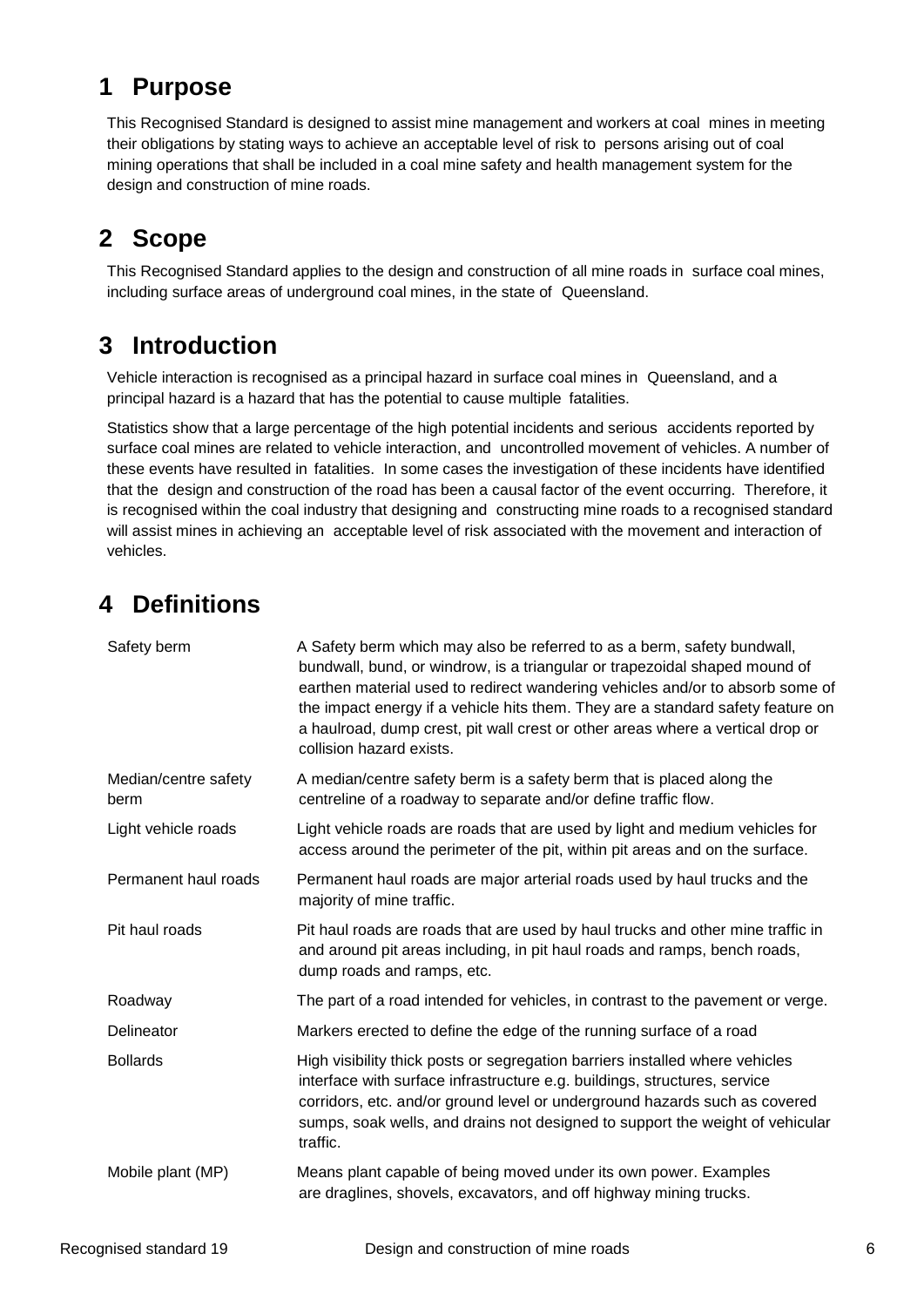| Light vehicles (LV)  | Vehicles up to 4.5 tonnes gross vehicle mass.                                                                                                                                                                                                                             |
|----------------------|---------------------------------------------------------------------------------------------------------------------------------------------------------------------------------------------------------------------------------------------------------------------------|
| Medium vehicles (MV) | On highway type vehicles greater than 4.5 tonnes gross vehicle mass.<br>Typically refers to buses with more than 11 seats, light trucks, mobile<br>cranes, crane trucks, service trucks, water trucks, explosive trucks, prime<br>movers and multiple combination trucks. |
| Vehicles             | The collective group of mobile plant, medium vehicles and light vehicles.                                                                                                                                                                                                 |
| Super-elevation      | Super-elevation is the cross gradient applied to switchbacks, corners and<br>curves. It allows a vehicle taking a corner to counteract the 'centrifugal'<br>forces by directing the vehicle weight towards the centre of the curve, much<br>like a velodrome.             |
| Grade                | The gradient on a ramp is the grade line profile along the road centre line. It<br>is measured from the horizontal, +ve representing up grade and -ve<br>representing down grade.                                                                                         |
| Shoulder             | Road edge that is not considered the running surface for vehicles                                                                                                                                                                                                         |
| <b>SISD</b>          | An abbreviation for safe intersection sight distance                                                                                                                                                                                                                      |
| <b>SSD</b>           | An abbreviation for safe stopping distance                                                                                                                                                                                                                                |
| <b>OEM</b>           | An abbreviation for original equipment manufacturer                                                                                                                                                                                                                       |
| <b>SSE</b>           | An abbreviation for site senior executive                                                                                                                                                                                                                                 |
| <b>OCE</b>           | An abbreviation for open cut examiner                                                                                                                                                                                                                                     |

## <span id="page-6-0"></span>**5 Road types**

#### <span id="page-6-1"></span>**5.1 Primary haulroad**

Means a main haulage road constructed for use over an extended period for mobile plant to move overburden, coal and waste material. It may include permanent sections of coal haulage ramps. An extended period of time is the life of a particular pit or mining area.

## <span id="page-6-2"></span>**5.2 Secondary haulroad**

May include some sections of ramp haulroads, in pit haulroads, and bench and dump roads which are generally made redundant with the advance of the pit or mining area.

### <span id="page-6-3"></span>**5.3 Primary access road**

These are roads generally used over an extended period of time by light and medium vehicles. An extended period of time is the life of a particular pit or mining area.

#### <span id="page-6-4"></span>**5.4 Secondary access road**

These are roads used by light and medium vehicles over a short period of time, and are normally made redundant with the advance of the pit or mining. Typically these are access roads into draglines, drills, blasting areas, pumps, pipelines, highwall crests, exploration, mine boundary etc.

## <span id="page-6-5"></span>**6 Mine road construction**

Mine roads should be designed and constructed to provide:

- well-drained and stable base layers capable of supporting the weight of traffic
- a hard and smooth running surface utilising materials that minimise skidding and dust generation.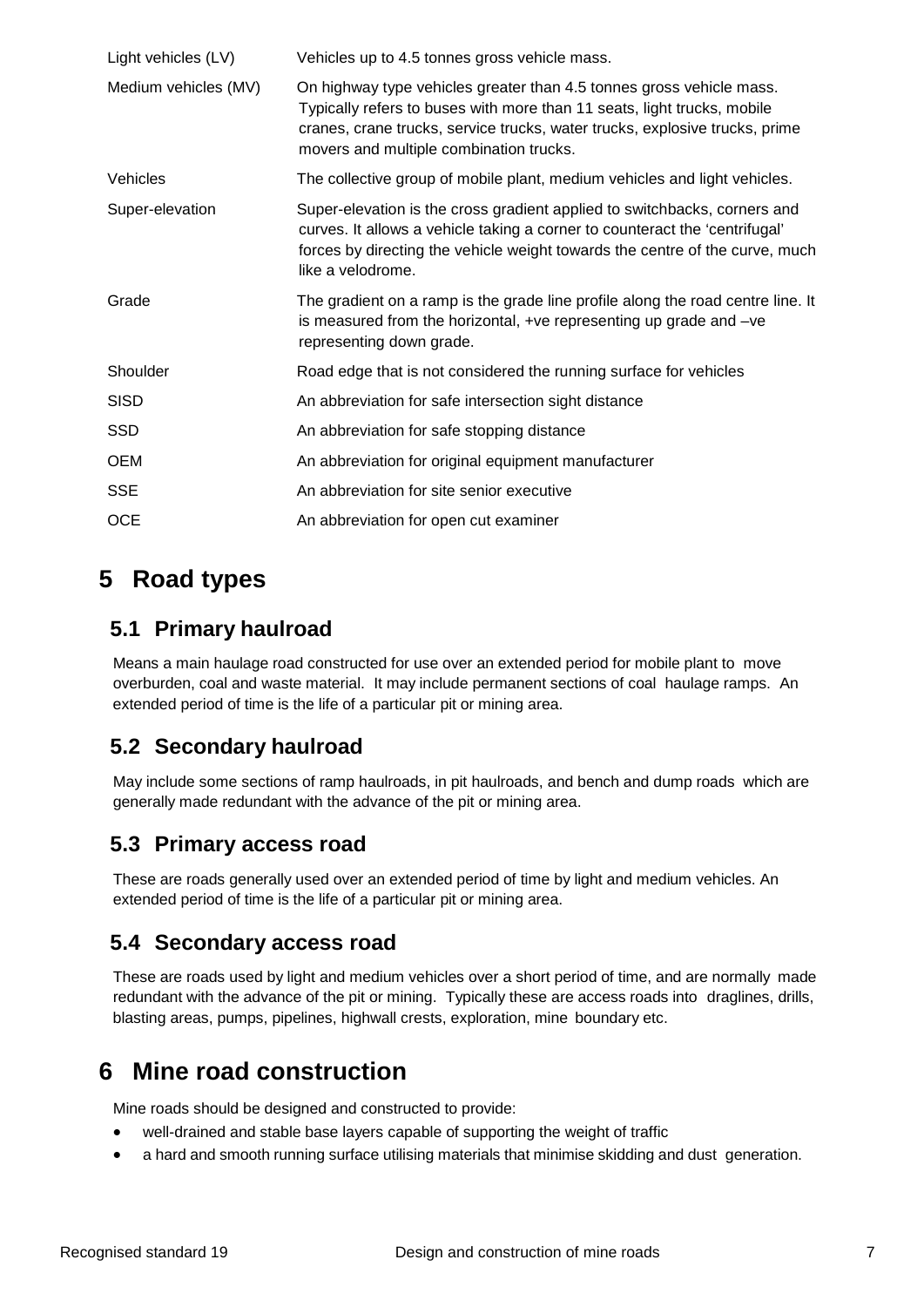The following elements should be considered to determine the required road construction process and construction profile:

- The road type as detailed in section 5, and more specifically the:
	- o Expected lifespan of the road
	- o Primary purpose of the road
	- o Frequency of usage of the road.
- The vehicles that are expected to use the road and the design road speed.
- The mobile plant available for constructing the road.
- The material available for constructing the road.
- The geometric design parameters for the road.
- The time of year (or expected weather conditions) that the road is expected to be constructed.
- The time of year (or expected weather conditions) that the road is expected to be used and road maintenance processes such as expected watering practices.

For primary haulroads, industry recognised pavement designs processes should be used to ensure the road profile is adequately designed to suit the material selected and vehicle wheel loading.

Survey control should be utilised when constructing mine roads, particularly primary roads, to ensure the construction process conforms to the required engineering and geometric design specifications.

Primary roads may be considered as structures in their own right, composed of the following typical construction profile:

- sub-grade
- sub-base
- base course
- wearing or running surface.



#### <span id="page-7-0"></span>**6.1 Sub-grade**

The sub-grade is the native level under which the road profile is established. For primary roads, the subgrade will consist of either native material or compacted cut and fill with the effective stiffness or bearing capability of the sub-grade determining the magnitude of pavement deflection (flexure) under truck loading and therefore the required road construction profile required above to support the weight of traffic.

#### <span id="page-7-1"></span>**6.2 Sub-base**

The sub-base typically constitutes the majority of a haulroads strength. For Primary haulroads the subbase should be composed of sufficient rigid material capable of bearing the weight of haulage traffic. The thickness and construction process of the sub-base is dependent on the bearing capability of the sub-grade, the bearing capability of the material utilised and the weight of vehicles expected to use the road. The following elements should be utilised as a general guideline for sub-base construction:

- Sub-base thickness selection is dependent on the strength of available material. The material should typically be composed of coarse and dry material with a lump size <400mm.
- Sub-base material should be placed in layers with adequate compaction of each layer occurring.
- The sub-base should be roughly shaped to suit the profile of the final running surface, i.e. start forming the cross fall and road geometry at this stage.
- Road side drainage works should be commenced during this construction stage.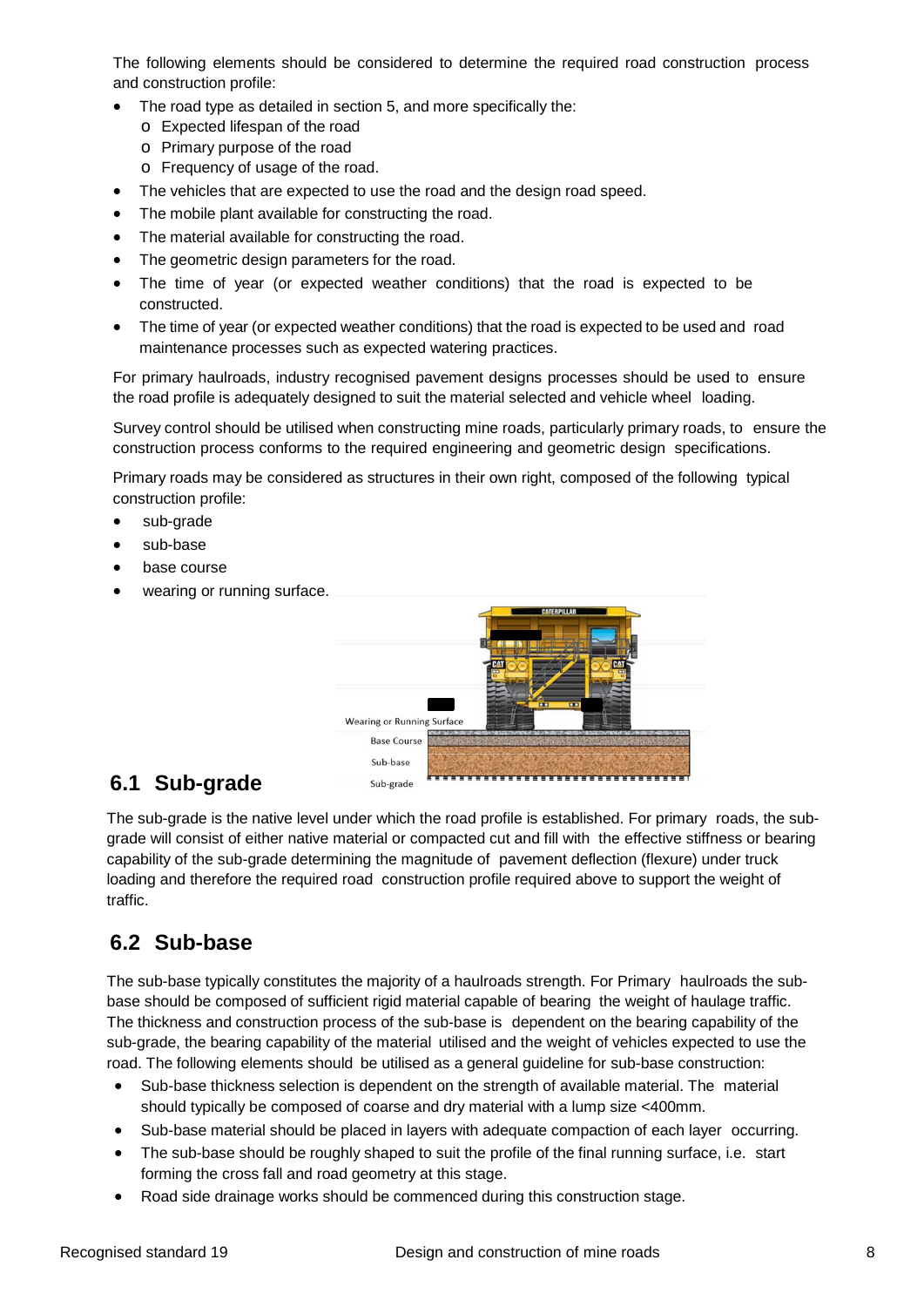### <span id="page-8-0"></span>**6.3 Base course**

The base course is the platform for the wearing or running surface. It is a supplementary layer usually composed of better quality and high bearing capacity material to increase the thickness of the pavement when sub-grades are weaker. For primary haulroads the following elements should be utilised as a general guideline for base course construction:

- Base course thickness selection is dependent on the strength of available material. The material should typically be composed of the best rocky material with a lump size <250mm.
- Base course material should be free of plastic material such as clays and carbonaceous materials.
- Base course material should be placed in layers no thicker than 300mm with adequate compaction of each layer occurring.
- The base course should be shaped to suit the design road geometry profile of the final running surface.
- <span id="page-8-1"></span>• Road side drainage works should be established during this construction stage.

## **6.4 Wearing or running surface**

The wearing or running surface provides the layer upon which mobile plant will operate. The wearing or running surface material selection and construction process should provide a hard and smooth surface with an appropriate friction co-efficient value whilst minimising dust generation. Expected road watering practices and the requirements of s129 of the Coal Mining Safety and Health Regulation 2017 (Qld) shall be considered when determining the material and construction process.

The following elements should be utilised as a general guideline for wearing or running surface construction:

- The wearing or running surface may be designed to provide for periodic replacement over time.
- The wearing or running surface thickness should generally be 200mm dependent on the strength of material available.
- The particle size (or grading), moisture content, and drainage of the wearing or running surface are key elements in maintaining the surface in good condition.
- Avoiding wearing or running surface failures (e.g. surface corrugations, pot holing, excessive dust generation and loose or slippery materials) requires both strong particles (to limit crushing under the tyre loading) and a strong surface, in which individual particles cannot be easily pulled out of the surface matrix. This is generally achieved by using a "well graded" material with a small quantity of cohesive fines and moisture, to assist in binding the surface together.

In dry climates a comparatively fine surfacing material with not less than 5% fines is desirable to effectively retain moisture, and lead to better binding characteristics.

- In a wet climate a wider grading range, tighter fines limits of not more than 10% and harder material is required to provide wearing course strength and to resist softening.
- High levels of compaction should be used to firmly lock particles together.
- The final design road geometry profile shall be achieved at the completion of this construction stage.
- Design of the road wearing/running surface shall take into consideration vehicle tyre specifications (rubber composition, tread pattern, TKPH, tyre dispensations etc.). Further guidance is in *Recognised Standard 13 Tyre, wheel and rim management.*

## <span id="page-8-2"></span>**6.5 Design of structures**

For the design of structures such as bridges, concrete or corrugated steel (ARMO CULVERTS):

- Structure will be designed in accordance with acceptable engineering design principals and standards.
- Design of structures shall take into account the relevant stream and overland flows for the expected design life.
- Attention to be paid to the design of water flow structures to minimise ponding and the risk of scouring that may affect the road construction.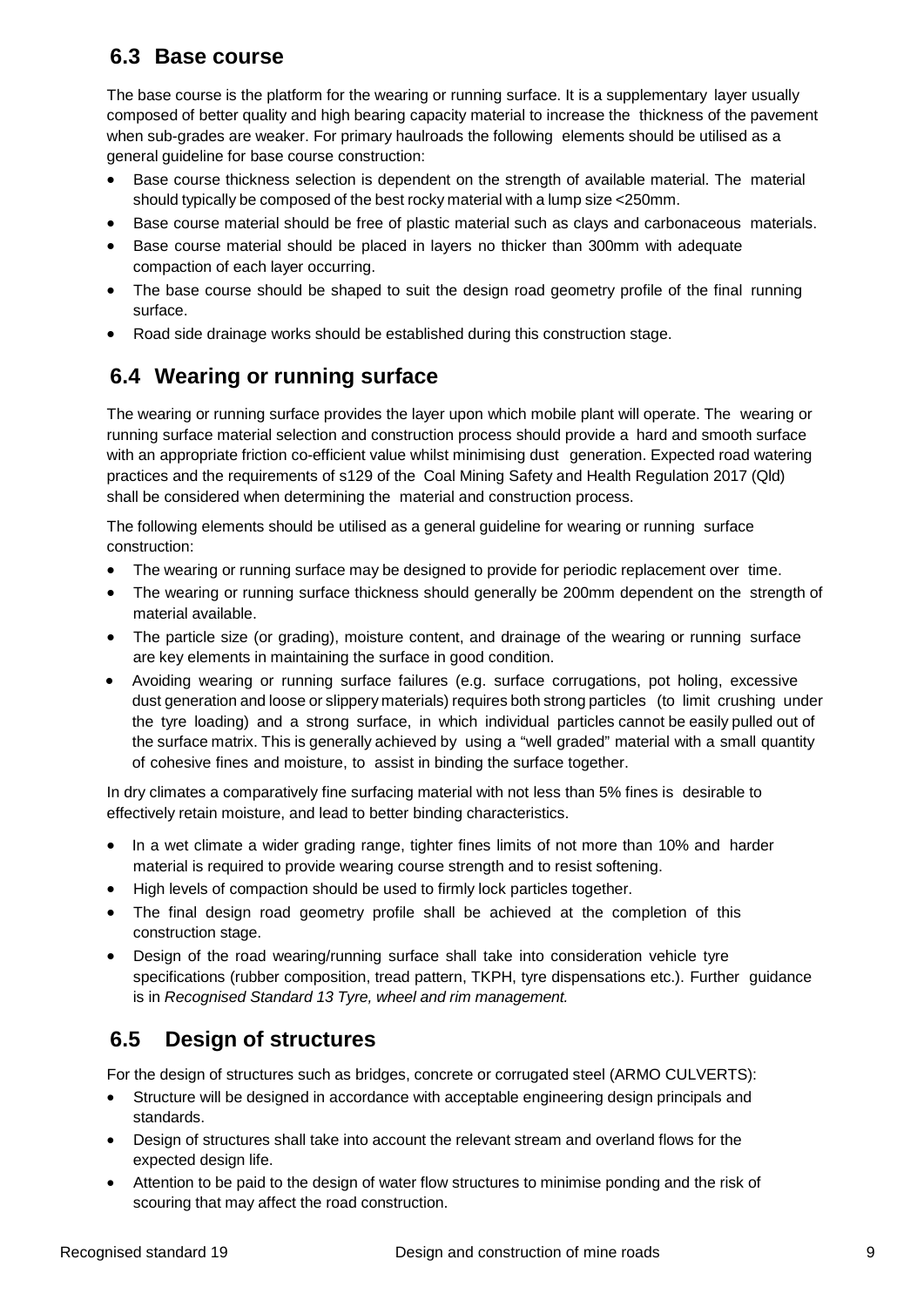## <span id="page-9-0"></span>**7 Road widths**

Mine roads shall be designed and constructed to accommodate the operating width of the largest vehicle regularly using the road. The following shall be utilised to determine the required road width for various road types:

- Single lane roadways  $-1.5$  x vehicle operating width
- Double lane roadways 3.5 x vehicle operating width.

Road width is the useable running pavement clear of guideposts, drains and safety berms. An example of a typical double lane roadway schematic for a haul road and an access road is as follows:



Where road width cannot be achieved an assessment of risk shall be undertaken to determine controls that manage the hazard to an acceptable level of risk (e.g. specifying give way requirements, speed restrictions, installation of narrow road signage highlighting the road width hazard etc.).

Where roadways are separated for extended lengths by a median/centre safety berm or other physical barrier then those segments of roadway shall be considered single lane segments and single lane roadway width criteria applied accordingly.

The operating width of a vehicle is the maximum width of the vehicle during normal operation, and is taken as the width of the outer extremities of the vehicle (for example mirror to mirror, rock deflector to rock deflector).

## <span id="page-9-1"></span>**8 Crossfall/camber**

Primary roads shall, and secondary roads should, be constructed to ensure the surface shape of the roadway supports water run-off from the road surface without adversely affecting the drivers steering control or increasing tyre wear. Cross fall or camber is the cross road gradient perpendicular to the road direction. Consideration should be given to:

- road gradient
- expected rainfall
- wearing surface material
- OEM vehicle specifications.

Cross fall on mine roads should vary between 1.0% and 4.0% depending on the above criteria.

In applications where tyre wear may be an issue (e.g. long hauls), cross fall on loaded lanes should be kept to a minimum.

## <span id="page-9-2"></span>**9 Road alignment (horizontal and vertical curvature)**

All haulroads and primary access roads shall, and secondary access roads should, be designed and constructed with the following alignment criteria:

- Curves (horizontal and vertical) should have the largest radius possible.
- Curvature should be smooth and consistent.
- Tight curves should comply with OEM minimum turn radius requirements.
- Horizontal compound curves (i.e. where the radius changes significantly through the curve) shall not be used (refer to **Figure 1** below).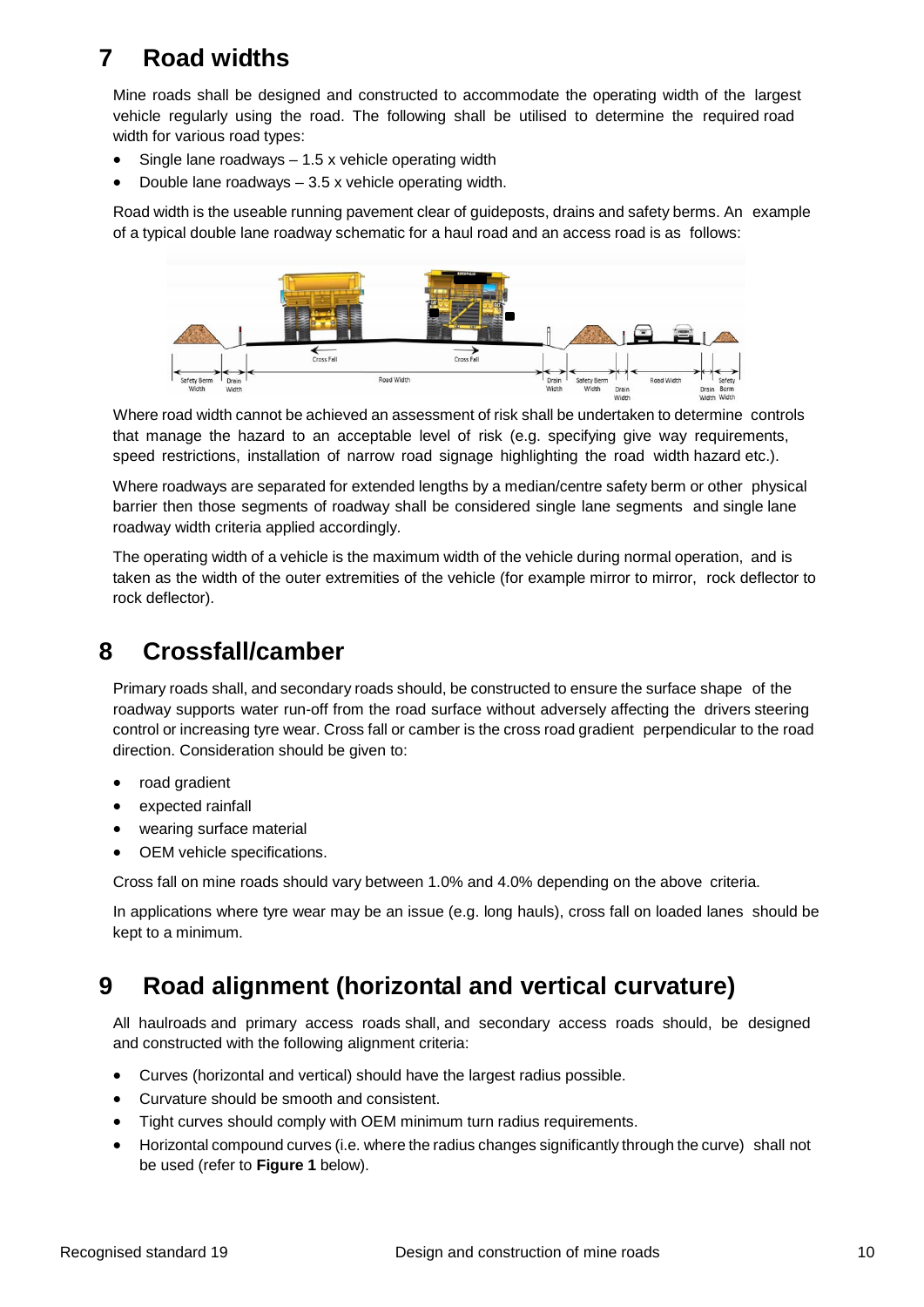

**Figure 1. Compound curve**

- Horizontal reverse curves (i.e. a curve in one direction subsequently followed by a curve in the opposite direction - refer to **Figure 2** below) should typically be separated by a minimum straight section of road:
	- o 60km/hr minimum straight length 36m
	- o 40km/hr minimum straight length 24m
	- o 20km/hr minimum straight length 12m.



**Figure 2. Horizontal reverse curve**

- Horizontal and vertical curves should complement each other:
	- o horizontal curves at the crest of vertical curves should be avoided as sight distance is generally restricted and it is difficult for drivers to perceive curves in such a situation.
	- o sharp horizontal curves should be avoided at the base of ramps or long sustained downhill grades as vehicles are typically at their highest speeds at these locations.
- Switchbacks should have the largest radius possible and be placed on flat sections of the ramp. They should not be placed on grade as the inside curve may exceed design gradient parameters.

### <span id="page-10-0"></span>**10 Superelevation**

All haulroads and primary access roads shall, and secondary access roads should be designed and constructed with superelevation and/or speed restrictions on all horizontal curves.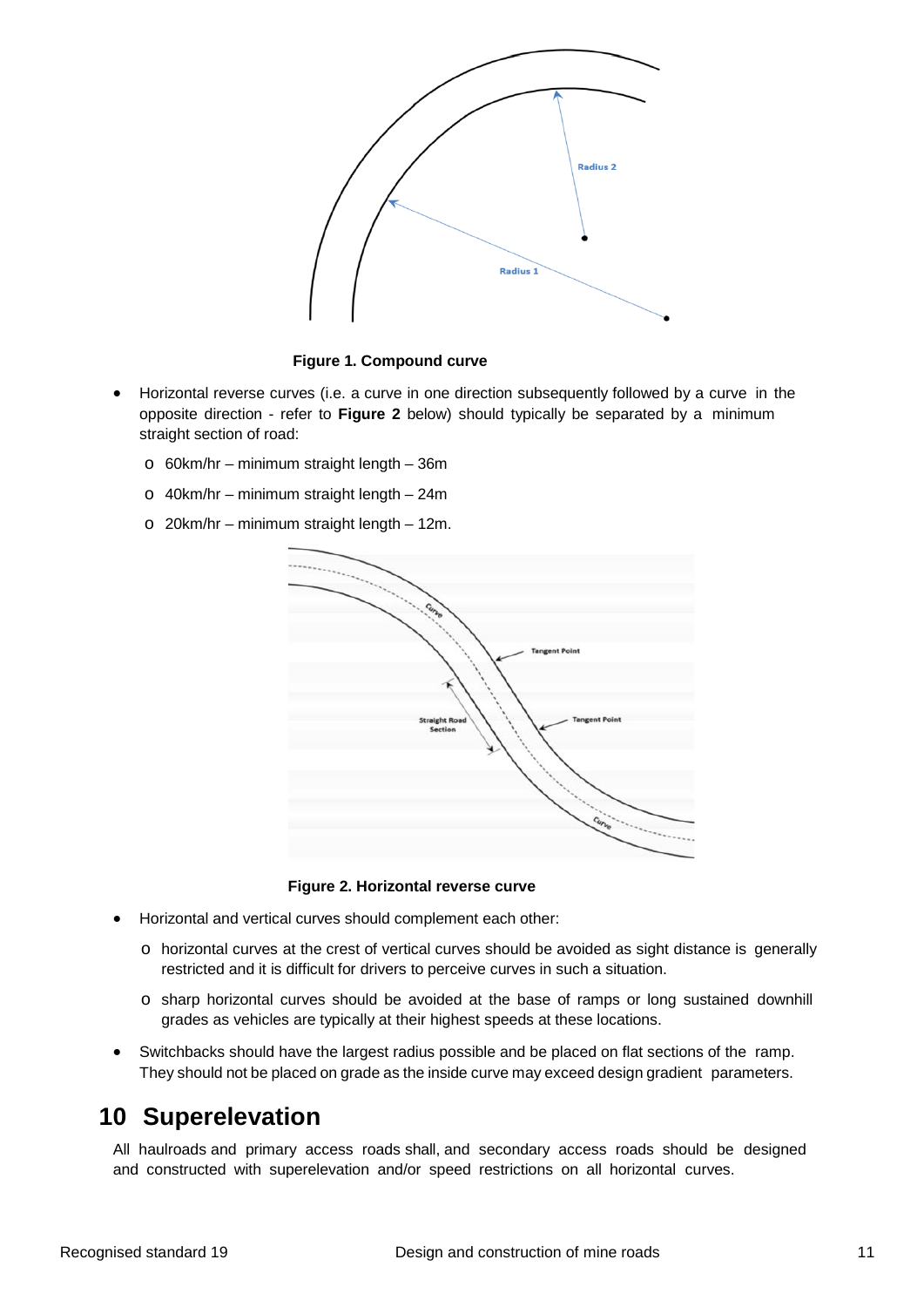Typically, superelevation rates of 2% - 6% suit most mine road applications, rates above 6% shall not be used. The application of negative superelevation (adverse cross fall) should be avoided.

The following tables detail recommended superelevation rates, curve radius and speed relationships:

|                         | <b>Superelevation rate</b>           |         |       |       |                  |                 |                 |  |
|-------------------------|--------------------------------------|---------|-------|-------|------------------|-----------------|-----------------|--|
| <b>Speed</b><br>(km/hr) | $-2\%$ **<br>(adverse<br>cross-fall) | $1\%$   | 2%    | 3%    | 4%               | 5%              | 6%              |  |
|                         | <b>Curve radius</b>                  |         |       |       |                  |                 |                 |  |
| 10                      | 10 <sub>m</sub>                      | 18 m    | 9 m   | 6 m   | 5 <sub>m</sub>   | 4 m             | 3 m             |  |
| 20                      | 39 m                                 | 73 m    | 36 m  | 24 m  | 18 <sub>m</sub>  | 15 <sub>m</sub> | 12 <sub>m</sub> |  |
| 30                      | 89 m                                 | 164 m   | 82 m  | 55 m  | 41 m             | 33 m            | 27 <sub>m</sub> |  |
| 40                      | 157 m                                | 291 m   | 145 m | 97 m  | 73 m             | 58 m            | 48 m            |  |
| 50                      | 246 m                                | 454 m   | 227 m | 151 m | 114 <sub>m</sub> | 91 m            | 76 m            |  |
| 60                      | 354 m                                | 654 m   | 327 m | 218 m | 164 m            | 131 m           | 109 m           |  |
| 70                      | 482 m                                | 890 m   | 445 m | 297 m | 223 m            | 178 m           | 148 m           |  |
| 80                      | 630 m                                | 1,163 m | 581 m | 388 m | 291 m            | 233 m           | 194 m           |  |

*Table 1\* – Curve radius for desired speed and superelevation rates:*

\* Note: a) Coefficient of side friction 0.2

b) Maximum superelevation 0.06m/m

**\*\*** Note: a) Although adverse cross fall should be avoided, situations may arise where the adoption of adverse cross fall may be necessary b) For adverse cross fall, coefficient of side friction 0.1

|                         |                            | <b>Curve radius</b> |       |                  |       |       |                  |       |       |       |       |       |       |
|-------------------------|----------------------------|---------------------|-------|------------------|-------|-------|------------------|-------|-------|-------|-------|-------|-------|
| <b>Speed</b><br>(km/hr) | 50 m                       | 75 m                | 100 m | 125 <sub>m</sub> | 150 m | 175 m | 200 <sub>m</sub> | 250 m | 300 m | 350m  | 400 m | 450 m | 500 m |
|                         | <b>Superelevation rate</b> |                     |       |                  |       |       |                  |       |       |       |       |       |       |
| 10                      | $0\%$                      | $0\%$               | $0\%$ | $0\%$            | $0\%$ | 0%    | $0\%$            | $0\%$ | $0\%$ | $0\%$ | $0\%$ | 0%    | $0\%$ |
| 20                      | 1%                         | 1%                  | 1%    | 1%               | $0\%$ | $0\%$ | $0\%$            | $0\%$ | $0\%$ | $0\%$ | $0\%$ | $0\%$ | $0\%$ |
| 30                      | 3%                         | 2%                  | 2%    | 1%               | 1%    | 1%    | 1%               | 1%    | 1%    | 0%    | 0%    | 0%    | $0\%$ |
| 40                      | 6%                         | 4 %                 | 3%    | 2%               | 2%    | 2%    | 1%               | 1%    | 1%    | 1%    | 1%    | 1%    | 1%    |
| 50                      | 9%                         | 6%                  | 5 %   | 4 %              | 3%    | 3%    | 2%               | 2%    | 2%    | 1%    | 1%    | 1%    | 1%    |
| 60                      | 13 %                       | 9%                  | 7%    | 5 %              | 4 %   | 4 %   | 3%               | 3%    | 2%    | 2%    | 2%    | 1%    | 1%    |
| 70                      | 18 %                       | 12 %                | 9%    | 7%               | 6 %   | 5 %   | 4%               | 4 %   | 3%    | 3%    | 2%    | 2%    | 2%    |
| 80                      | 23 %                       | 16 %                | 12 %  | 9%               | 8 %   | 7%    | 6%               | 5 %   | 4 %   | 3%    | 3%    | 3%    | 2%    |

*Table 2\*\*\* – Superelevation rates for desired speed and curve radius:*

**\*\*\*** Note: a) Coefficient of side friction 0.2

b) Maximum superelevation 0.06m/m

c) Red shaded areas represent superelevation rates above 6% that shall not be used

Run-out shall be applied to enable the smooth transition from the straight roadway cross slope section into the superelevated curve section. Run-out assists a driver in the safe manoeuvring of a vehicle into and out of a curve. Run-out lengths vary with design speed of the curve and the total change in cross slope. Run-out is applied such that 1/3 of run-out length occurs in the curve and 2/3 run-out length before the tangent point of the curve (in the straight section). The following table details total run-out length, for the speed and absolute change in cross slope:

| <b>Absolute</b> | <b>Speed</b> |          |          |          |          |          |          |
|-----------------|--------------|----------|----------|----------|----------|----------|----------|
| change in       | 20 km/hr     | 30 km/hr | 40 km/hr | 50 km/hr | 60 km/hr | 70 km/hr | 80 km/hr |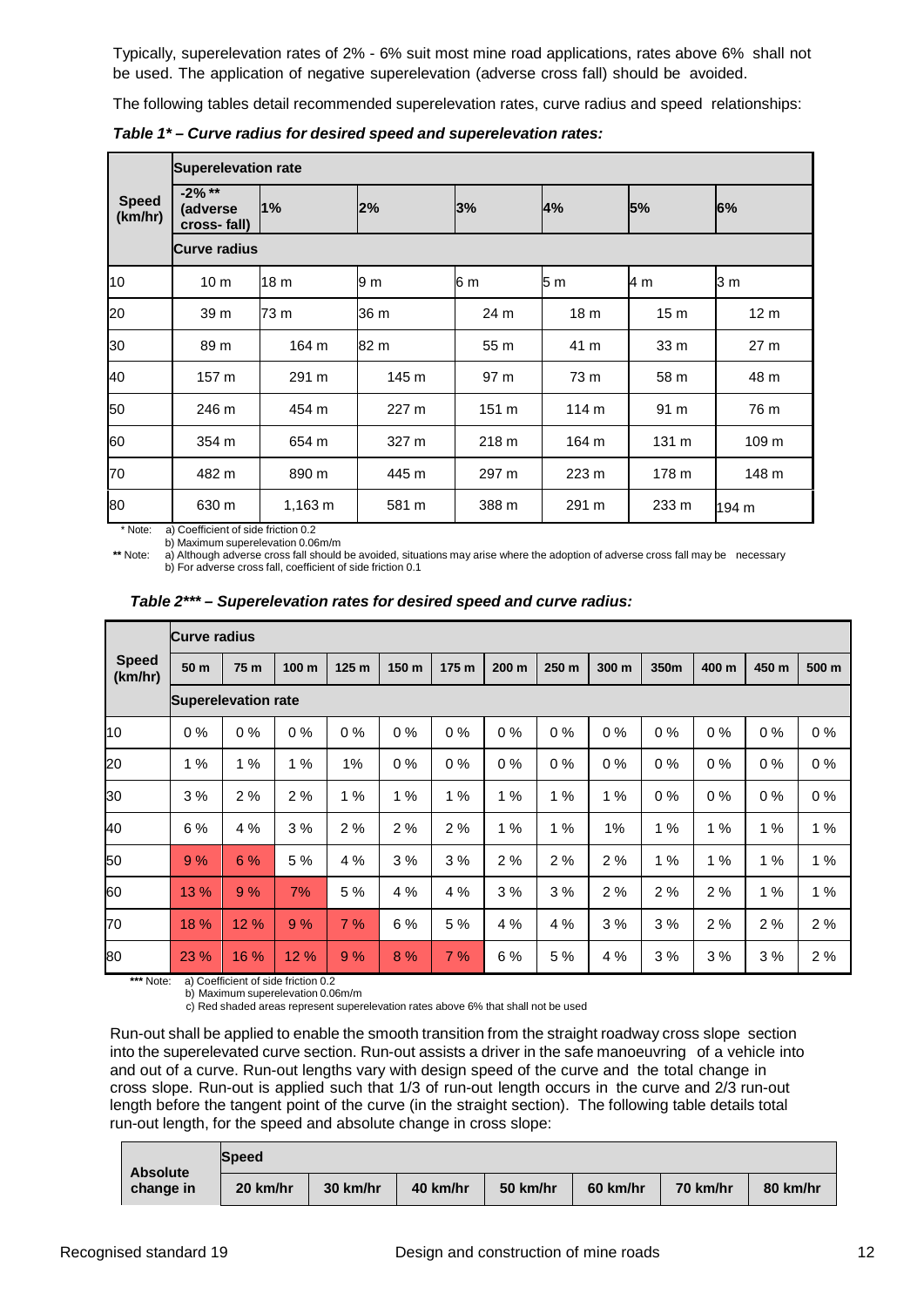| cross slope |                 | Run out length  |                 |                 |                 |                 |                 |  |
|-------------|-----------------|-----------------|-----------------|-----------------|-----------------|-----------------|-----------------|--|
| 1 %         | 4 m             | 5 m             | 7 m             | 8 <sub>m</sub>  | 10 <sub>m</sub> | 10 <sub>m</sub> | 10 <sub>m</sub> |  |
| 2 %         | 8 m             | 10 <sub>m</sub> | 13 <sub>m</sub> | 16 <sub>m</sub> | 19 m            | 19 <sub>m</sub> | 19 <sub>m</sub> |  |
| 3 %         | 12 <sub>m</sub> | 15 <sub>m</sub> | 19 <sub>m</sub> | 24 m            | 28 m            | 28 m            | 28 m            |  |
| 4 %         | 16 m            | 20 m            | 25 m            | 31 m            | 37 m            | 37 m            | 37 m            |  |
| 5 %         | 20 <sub>m</sub> | 24 m            | 32 m            | 39 m            | 46 m            | 46 m            | 46 m            |  |
| 6 %         | 24 m            | 29 m            | 38 m            | 47 m            | 55 m            | 55 m            | 55 m            |  |
| 7 %         | 28 m            | 34 m            | 44 m            | 54 m            | 64 m            | 64 m            | 64 m            |  |
| 8 %         | 32 m            | 39 m            | 50 m            | 62 m            | 73 m            | 73 m            | 73 m            |  |
| 9%          | 36 m            | 43 m            | 57 m            | 70 m            | 82 m            | 82 m            | 82 m            |  |
| 10%         | 40 m            | 48 m            | 63 m            | 77 m            | 91 m            | 91 m            | 91 m            |  |

To illustrate the application of run-out, assume a road is designed for 30km/hr and has a normal cross fall of 3% to the left. The roadway has a curve to the right that requires a super-elevation of 4% to the right. The absolute change in cross slope is 3%+4%=7%. From the above table, the run-out length required is 34m (comprising 10m in the curve and 24m before the tangent in the straight).

#### *Superelevation and run-out schematic:*



### <span id="page-12-0"></span>**11 Grade**

Mine roads shall be designed and constructed with grades that conform to the following specifications:

- Grades should typically not exceed 10% (1:10).
- An assessment of risk shall be undertaken to identify controls for managing design grades exceeding 10 % so the level of risk is at an acceptable level.
- OEM vehicle operating specifications shall not be exceeded.

Use vertical curves to ensure a smooth transition from one grade to another.

Ensure that grades are kept as constant as possible (avoid unnecessary grade changes).

Ensure grades at, or near intersections (particularly within the sight distance envelope of an intersection) are kept as flat as possible, (refer to Section 13.1).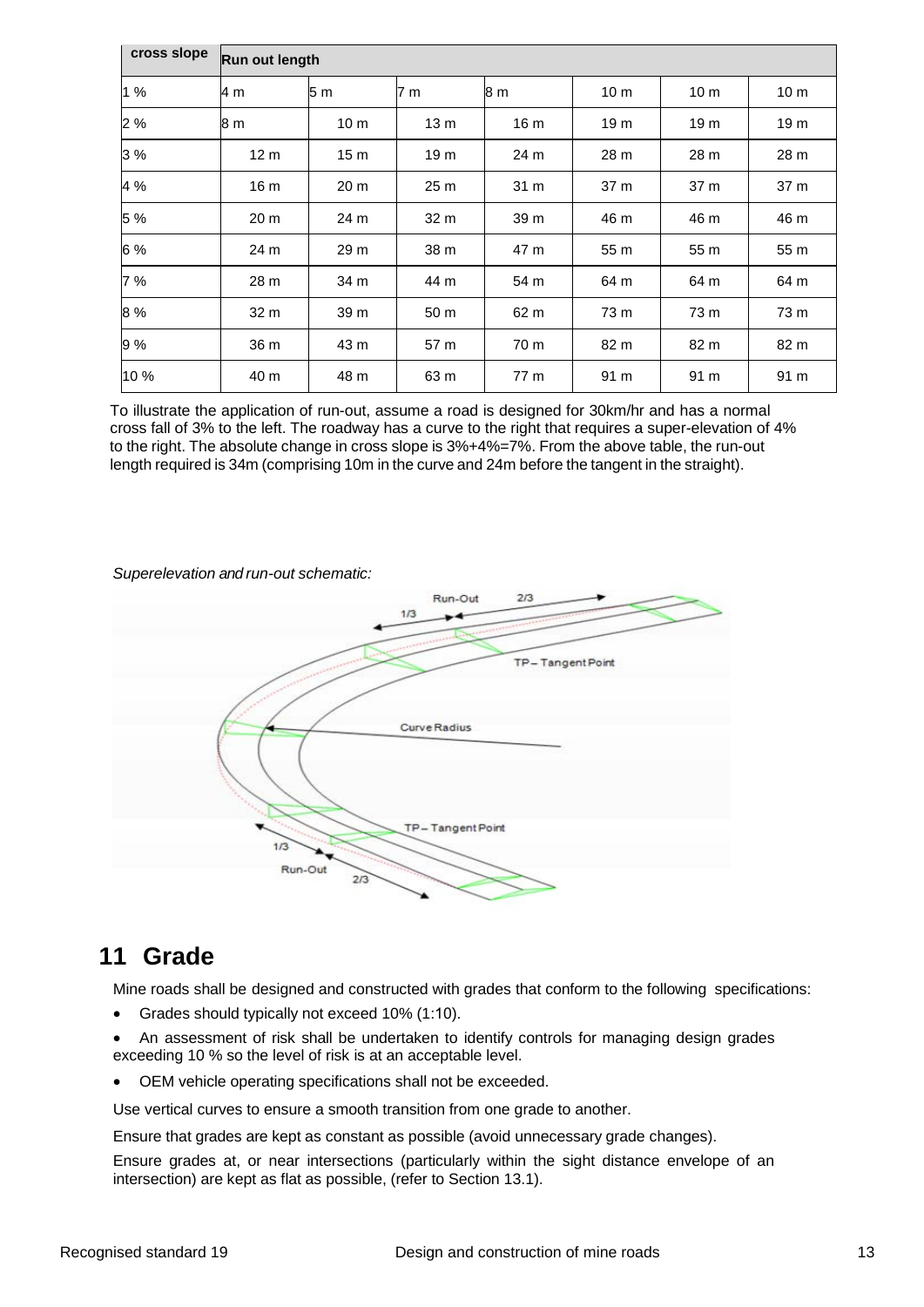## <span id="page-13-0"></span>**12 Shoulder control/drainage**

## <span id="page-13-1"></span>**12.1 Shoulder control**

Mine roads shall be designed and constructed to address the risk of a vehicle accidently leaving the roadway. Where a roadside hazard exists such as a vertical drop-off (>0.5m) along the road edge or a steep or sustained shoulder grade steeper than 1V to 4H ratio a suitable safety berm (or other physical barrier) shall be established in the affected area.

Shoulder design can have a significant impact on the structural performance of a haulroad pavement along the outside edge of the roadway. Ensure that sufficient strength and bulk is incorporated in the shoulder design to minimise lateral pavement failures along the edge of roadways.

#### <span id="page-13-2"></span>**12.2 Drainage**

Mine roads should be constructed with adequate roadside drainage to ensure water is removed from the running surface and away from the road.

Poor road side drainage and water ingress into structural layers of a roadway is a common cause for mine road pavement failures.

Where designated floodways cross roadways (as either low level crossings or culvert crossings) the road base (and outlet locations in the event of a culvert crossing) should be constructed with suitable material to withstand significant erosion in the event of water flowing over the roadway.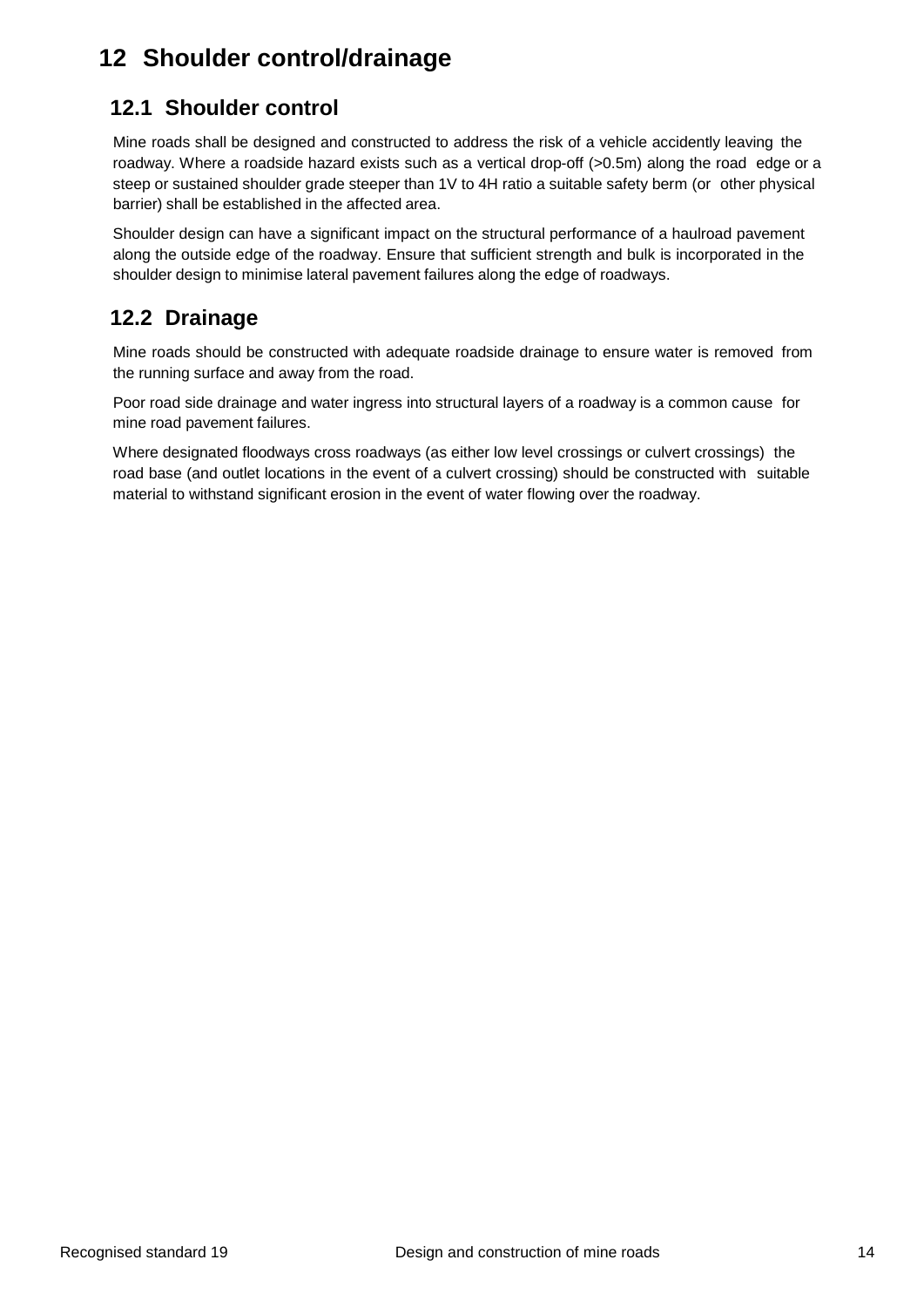Ensure that roadside drainage complies with site environmental requirements and where applicable:

- establish erosion and sedimentation controls as part of the roadside drainage system
- ensure scour protection is provided at outlet locations.

Provision should be made for water to be directed off the road edge via drainage breakthroughs in the safety berms or grader run outs.

## <span id="page-14-0"></span>**13 Intersections**

#### <span id="page-14-1"></span>**13.1 Intersection design**

In general, intersections should be designed and constructed so they are as simple as possible. Intersections are to be designed in accordance with the following criteria:

Intersecting roads shall be at  $90^{\circ}$  (+/-  $5^{\circ}$ ) to each other. 'Y' intersections shall not be used and treatments shall be applied to ensure roads intersect at 90° (+/- 5°).



**Figure 3. 'Y' intersection treatment example**

- 'T' intersections should be utilised where possible.
- '+' intersection shall only be used when absolutely necessary, where multi-leg treatments (refer to **Figure 4** below) are not feasible and with a risk assessment approved by the SSE.



**Figure 4.** *Multi-leg treatment examples*

- Complex intersections (intersection of more than 2 roads) shall not be used.
- Intersections within close proximity to each other shall be separated by a 70m centre-line to centreline offset.
- Where roads intersect at the base of ramps a flat spot of at least 25m should be provided as a level braking zone. Similarly, where roads intersect at the top of ramps priority should be given to vehicles coming up the ramp or a flat spot of at least 25m provided, particularly if there is a requirement for vehicles to stop at the top of the ramp.
- Intersections shall be positioned and designed to maximise sight distance on approach and throughout the intersection.
	- o Sight distance shall be measured for the driver eye height of the lowest vehicle using the road (e.g. utilise 1.5m for a light vehicle) to largest vehicle with the longest stopping distance (e.g. truck)
	- o Consideration shall be given to sight distance in both the horizontal and vertical planes and if required controls e.g. speed restriction shall be adopted to achieve safe intersection sight distance (SISD) requirements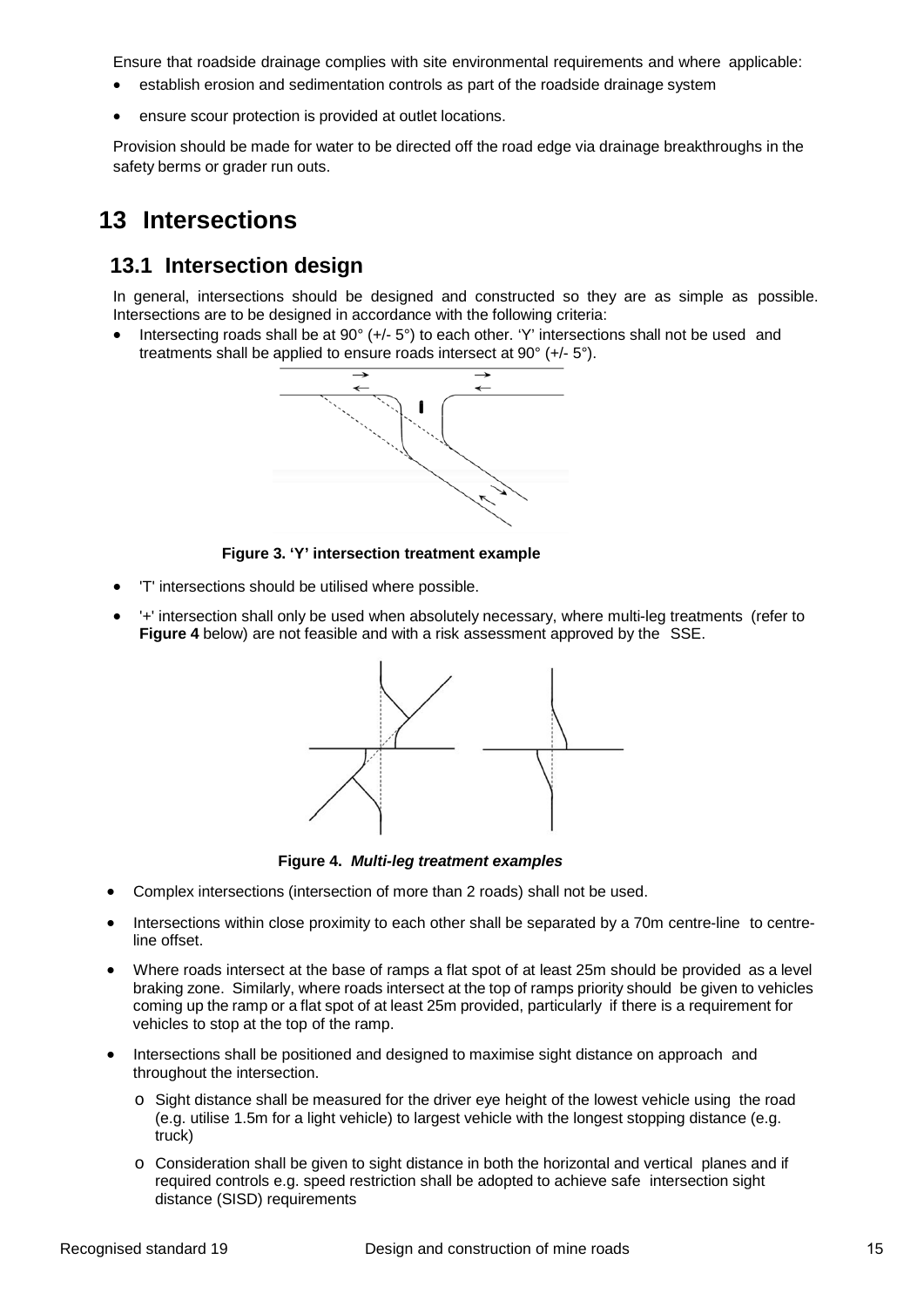o The following diagram details the intersection sight distance envelope requirements for a sign controlled intersection:

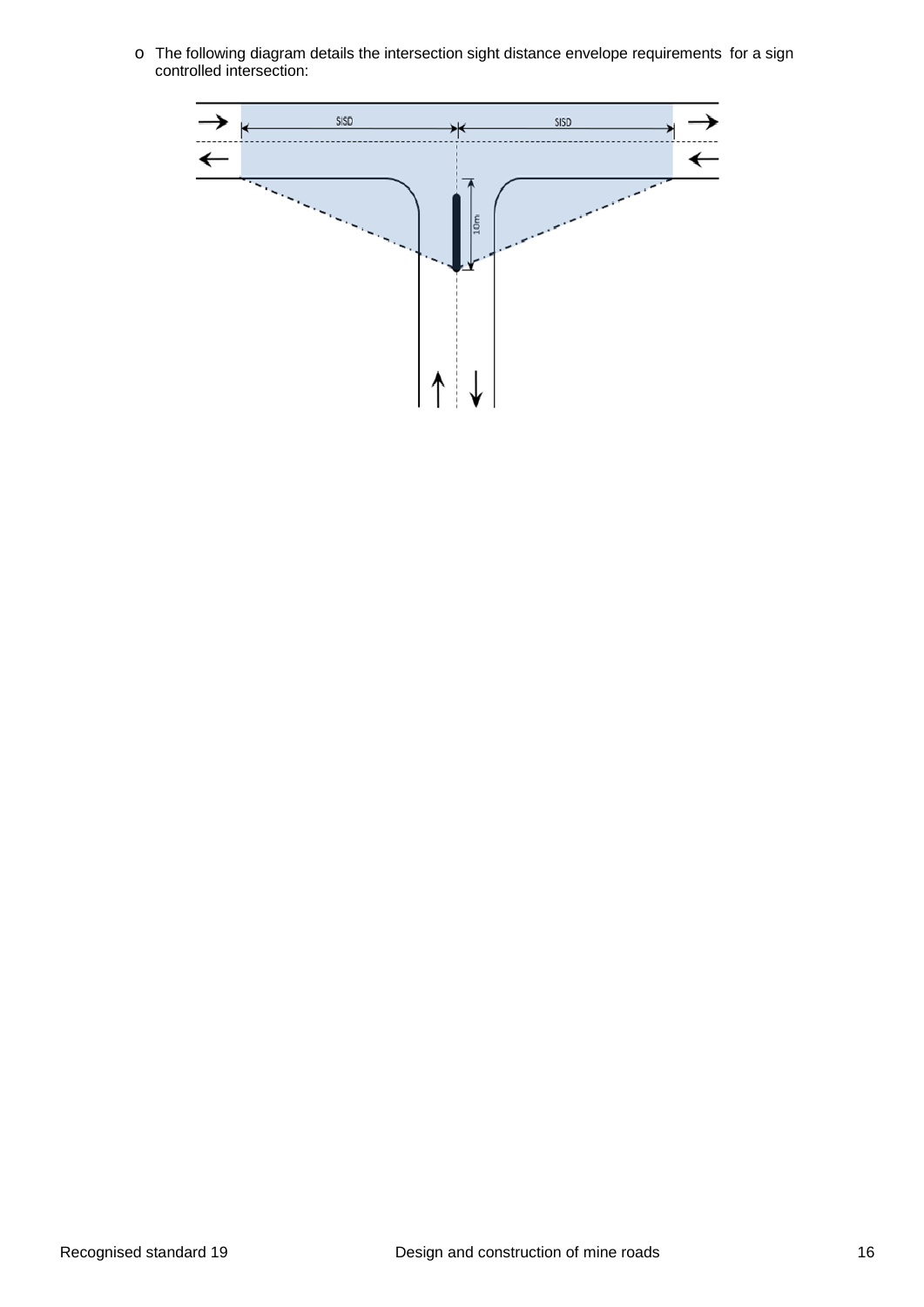o The following diagram details the intersection sight distance envelope requirements for a hierarchy/priority rules controlled intersection:



o The following table details typical minimum SISD requirements at various speeds:

| Speed   |                                             |
|---------|---------------------------------------------|
| (km/hr) | Safe intersection sight<br>distance (SISD)* |
| 10      | 10 <sub>m</sub>                             |
| 20      | 30m                                         |
| 30      | 50 <sub>m</sub>                             |
| 40      | 70m                                         |
| 50      | 90m                                         |
| 60      | 110m                                        |
| 70      | 145m                                        |

**\*** Note: Values are based on the following:

a) Coefficient of friction (CoF) 0.4 (dry mine road), speed reduction of min 10km/hr required to achieve wet road CoF of 0.2

b) 2.5sec driver reaction time, 0.5sec brake activation time & 1.5sec SSD to SISD conversion factor

c) No allowance for grade effects

d) SSD formula as follows:

|                  | Stopping distance = $\frac{1}{2}gt^2 \sin \theta + v_o t + \left(\frac{(gt \sin \theta + v_o)^2}{2g(U_{\min} - \sin \theta)}\right)$ |
|------------------|--------------------------------------------------------------------------------------------------------------------------------------|
| where:           |                                                                                                                                      |
| g                | acceleration due to gravity $(m/s^2)$                                                                                                |
|                  | driver reaction AND brake activation time (s)                                                                                        |
| Θ                | grade of road (degrees) positive downgrade                                                                                           |
| $U_{\text{min}}$ | coefficient of friction tyre-road                                                                                                    |
|                  |                                                                                                                                      |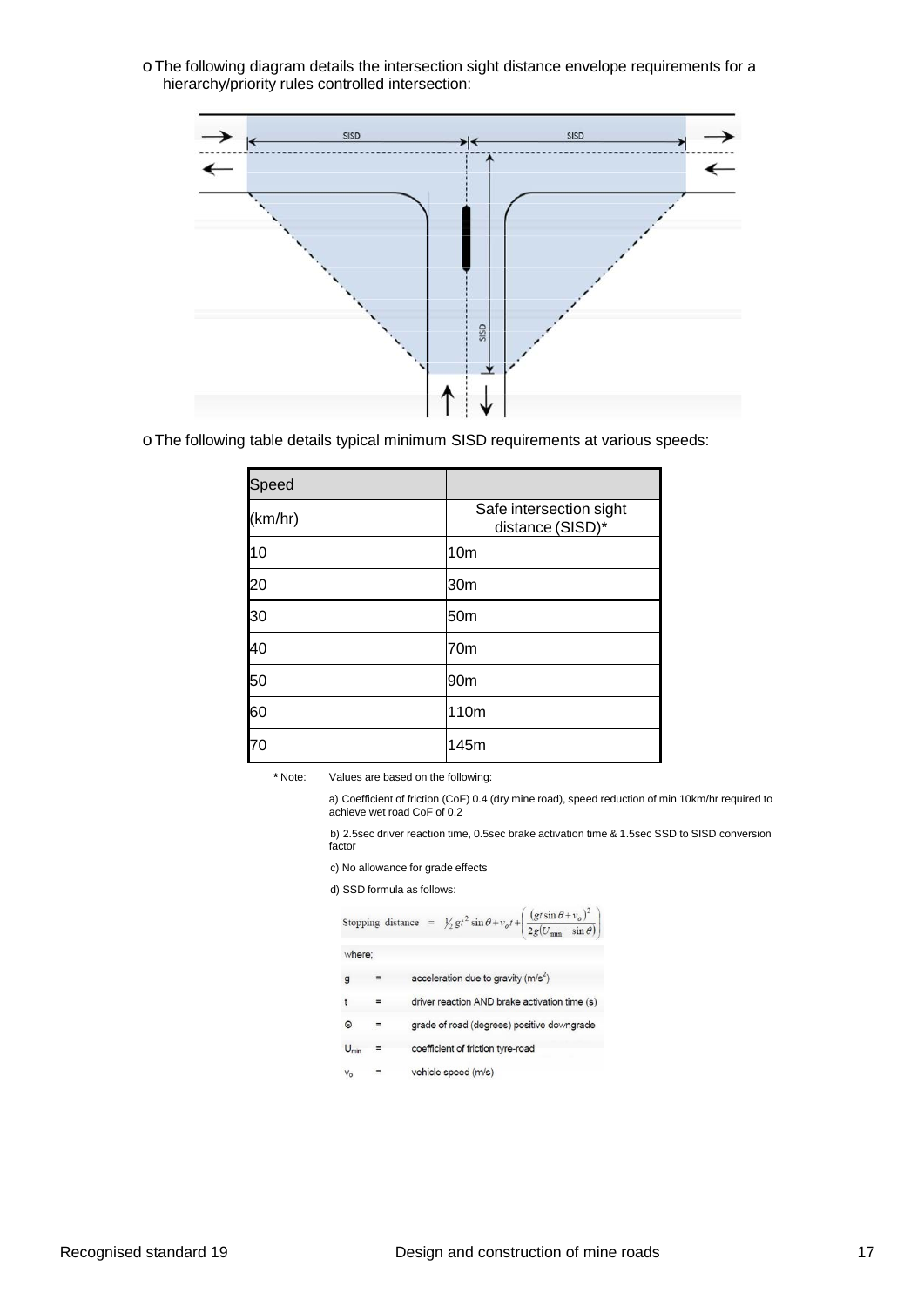• Turning radii within the intersection shall ensure that vehicles regularly using the road do not encroach into opposing lanes whilst traversing the intersection.



- Consideration should be given to ongoing maintenance requirements and drainage requirements when designing intersections. The more complex an intersection is, the more difficult it will be to maintain.
- <span id="page-17-0"></span>• A documented process shall be established to ensure intersections are reviewed for compliance to design standards and approved prior to opening the intersection to regular traffic flow.

#### **13.2 Intersection traffic control**

Appropriate traffic control shall be provided at intersections to enable the safe and efficient movement of vehicles through an intersection.

Traffic volume, loaded haulage routes and MP over MV/LV right of way should be considered when determining traffic flow priority through an intersection.

Median/centre safety berms should be used to provide traffic separation within an intersection and be positioned and sized (max. 1.2m high) so that they do not restrict sight distance on approach and throughout an intersection. Median/centre safety berms should be positioned to "channel" vehicles into the required orientation (square, 90°) during the approach to an intersection.

Adequate signage should be installed to provide warning on approach to an intersection and to provide clear direction within the intersection. The following should be utilised to control traffic at intersections:

- Where hierarchy/priority mine traffic rules are not applied, *stop* signs should be utilised to control right of way obligations at intersections
- For primary roadways*, Bi-directional hazard marker* signs placed where roads terminate
- *Keep left* signs placed on median/centre safety berms
- Where hierarchy/priority mine traffic rules are not applied, *Stop sign ahead* signs placed on the road approach where sight vision on approach to the stop sign is less than SISD requirements
- *Intersection/junction Warning* signs utilised to provide warning to road users of intersecting roads.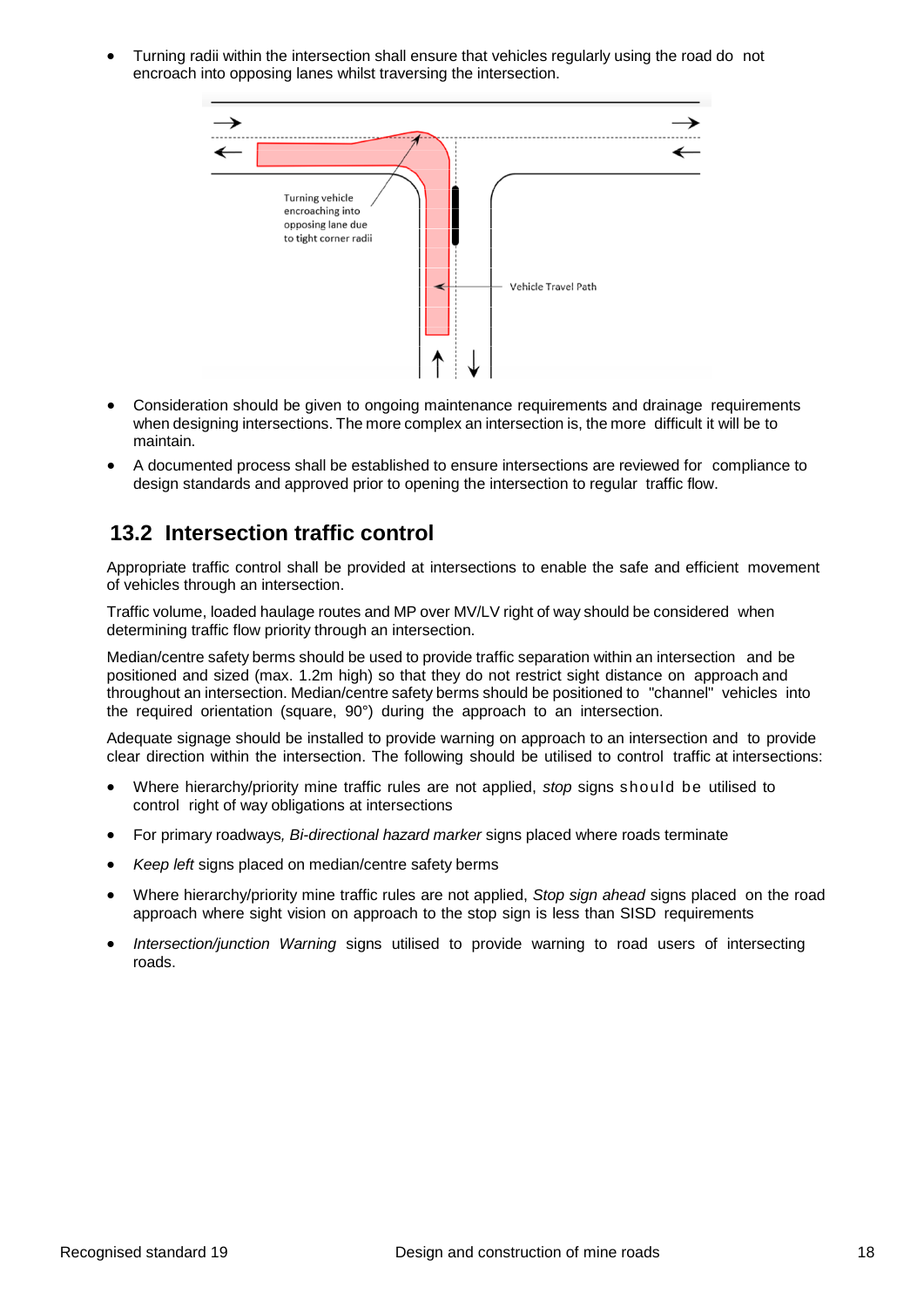In conjunction with the requirements above and those of section 16.1 Signage, the following diagrams detail traffic control signage requirements for common intersections:

*Intersection traffic control requirements for 'T' and '+' Intersections (Australian signs displayed):*



### <span id="page-18-0"></span>**14 Sight distances on curves and grades**

Mine roads shall be designed and constructed to ensure that the sight distance to an existing or potential object or hazard on the roadway is greater than the required stopping distance. Utilise safe intersection sight distance (SISD) values from section 13.1 Intersection Design for minimum stopping distance values at various speeds.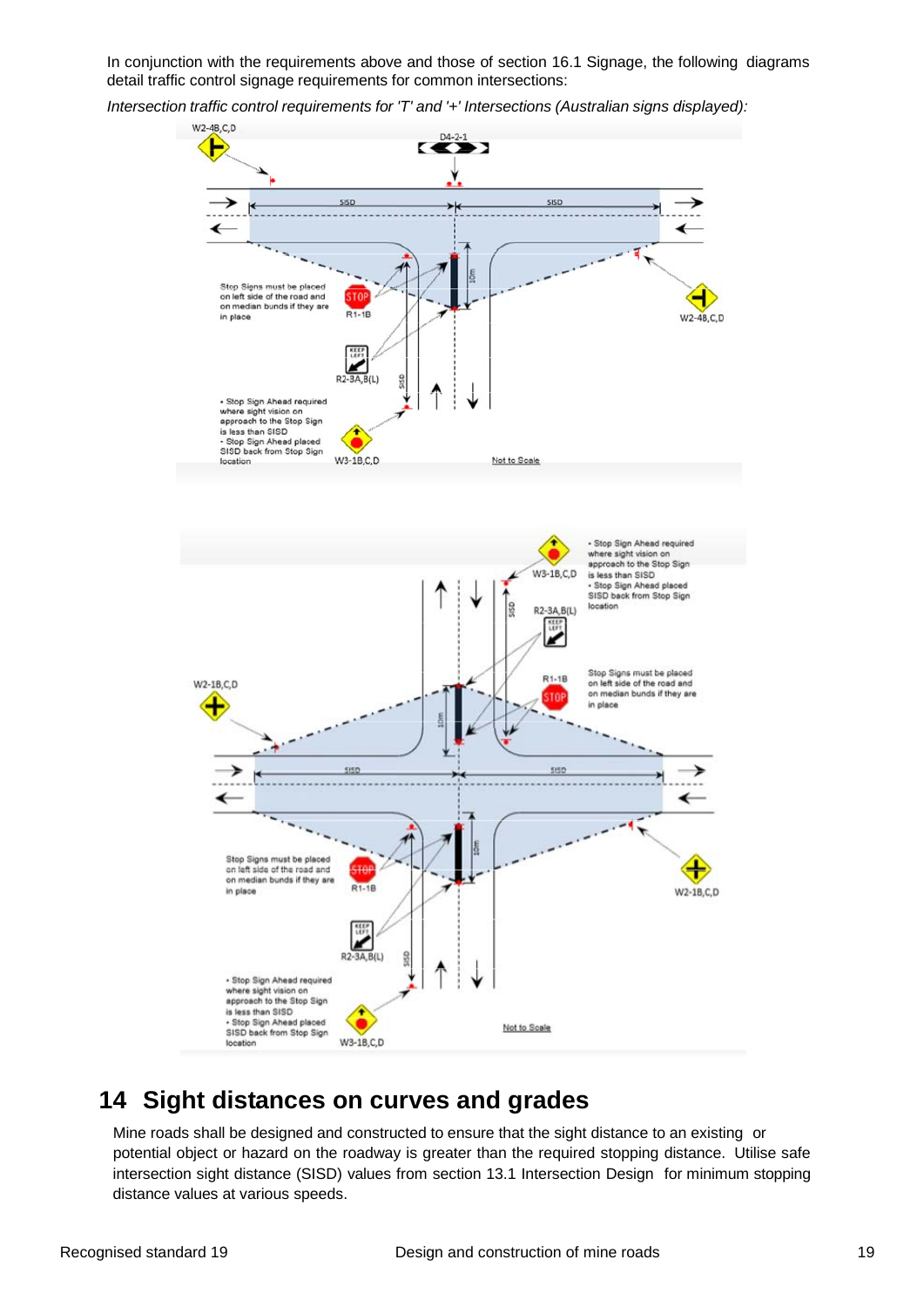Sight distance is the extent of peripheral area visible to the vehicle operator, and it is dictated by:

- the driver eye height of the lowest vehicle using the road (utilise 1.5m for mine LV's)
- road geometry and/or physical objects that restrict or impair vision.
- vehicle design.

As an example:

- On hill crests, the sight distance may be restricted by the vertical curve or crest of the hill. In this instance the crest may need to be flattened.
- At horizontal curves or intersections the sight distance may be restricted by batters, vegetation, signs or other obstructions.

Where possible, sight restrictions should be removed or speed reduced to achieve sight distance requirements.

## <span id="page-19-0"></span>**15 Safety berms and barricades**

Appropriate controls shall be provided to prevent vehicles from falling over road edges with a vertical drop-off of more than 0.5m.

Safety berms formed with earthen material shall be designed and constructed to the following specifications:

- Good quality material used that will resist weathering and compact suitably.
- Consideration given to addressing potential material settlement over time, such as adding additional height.
- Provision of drainage breakthroughs where required. They should be no greater than 1m wide and angled away from the direction of travel (refer to **Figure 5** below).



**Figure 5. Drainage breakthroughs in roadside safety berms**

- Standard trapezoidal safety berms shall have a minimum height equal to or greater than 50% of the tyre diameter of the largest vehicle regularly using the road (Refer to **Figure 6** below).
- Standard triangular safety berms shall have a minimum height equal to or greater than 66% of the tyre diameter of the largest vehicle regularly using the road (Refer to **Figure 6** below).
- The roadside facing batter angle of safety berms should be 45 degrees (1Vert. to 1Horiz.).

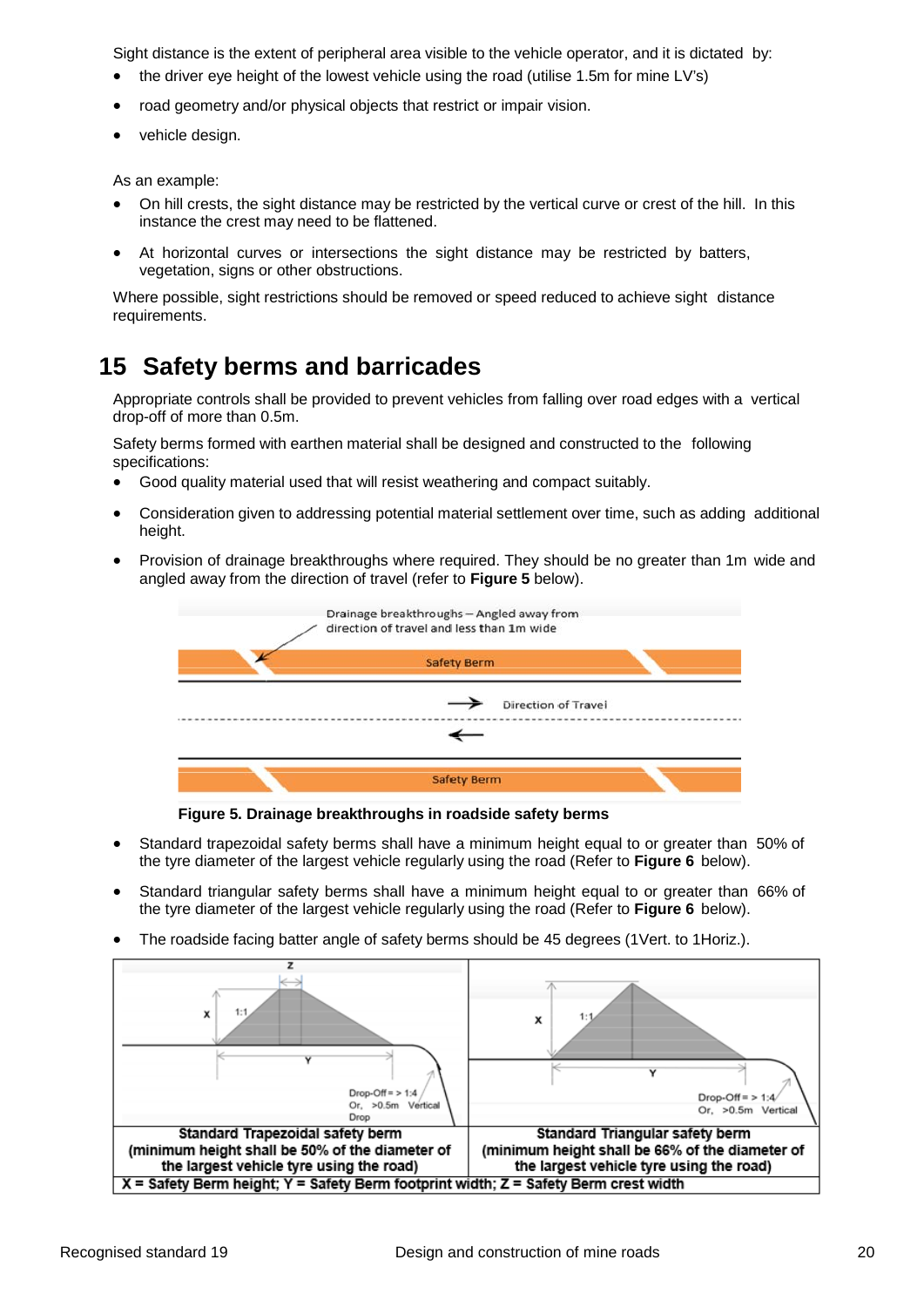| <b>Vehicle</b>                                                                                                                                                                                                                                                                                                                                                                                                                                                      | <b>Standard</b> | <b>Inflated tyre</b> | berm                      | Standard trapezoidal safety | <b>Standard triangular</b><br>safety berm |                  |                  |
|---------------------------------------------------------------------------------------------------------------------------------------------------------------------------------------------------------------------------------------------------------------------------------------------------------------------------------------------------------------------------------------------------------------------------------------------------------------------|-----------------|----------------------|---------------------------|-----------------------------|-------------------------------------------|------------------|------------------|
|                                                                                                                                                                                                                                                                                                                                                                                                                                                                     | tyre size       | diameter             | $\boldsymbol{\mathsf{X}}$ | Y                           | Z                                         | X                | Y                |
| MV / LV                                                                                                                                                                                                                                                                                                                                                                                                                                                             | Various         | 1.4 <sub>m</sub>     | 0.7 <sub>m</sub>          | 2.6 <sub>m</sub>            | 1 <sub>m</sub>                            | 1 <sub>m</sub>   | 2.3 <sub>m</sub> |
| <b>Cat 777</b>                                                                                                                                                                                                                                                                                                                                                                                                                                                      | 27,00R49        | 2.7 <sub>m</sub>     | 1.4m                      | 4.1m                        | 1m                                        | 1.8 <sub>m</sub> | 4.2 <sub>m</sub> |
| <b>Cat 785</b>                                                                                                                                                                                                                                                                                                                                                                                                                                                      | 33,00R51        | 3.2 <sub>m</sub>     | 1.6m                      | 5.1 <sub>m</sub>            | 1.4 <sub>m</sub>                          | 2.2 <sub>m</sub> | 5.1 <sub>m</sub> |
| <b>Cat 789</b>                                                                                                                                                                                                                                                                                                                                                                                                                                                      | 37.00R57        | 3.5 <sub>m</sub>     | 1.8m                      | 5.5 <sub>m</sub>            | 1.4 <sub>m</sub>                          | 2.4 <sub>m</sub> | 5.6 <sub>m</sub> |
| <b>Cat 793</b>                                                                                                                                                                                                                                                                                                                                                                                                                                                      | 46.90R57        | 3.6 <sub>m</sub>     | 1.8 <sub>m</sub>          | 5.6 <sub>m</sub>            | 1.4 <sub>m</sub>                          | 2.4 <sub>m</sub> | 5.6 <sub>m</sub> |
| <b>Kom 930E</b>                                                                                                                                                                                                                                                                                                                                                                                                                                                     | 53.80R63        | 3.8 <sub>m</sub>     | 1.9m                      | 6.0 <sub>m</sub>            | 1.6 <sub>m</sub>                          | 2.6 <sub>m</sub> | 6.0 <sub>m</sub> |
| <b>Cat 797</b>                                                                                                                                                                                                                                                                                                                                                                                                                                                      | 59/80R63        | 4.0m                 | 2.0 <sub>m</sub>          | 6.3m                        | 1.6 <sub>m</sub>                          | 2.7 <sub>m</sub> | 6.3m             |
| <lnsert delete<br="">truck types as<br/>required&gt;</lnsert>                                                                                                                                                                                                                                                                                                                                                                                                       |                 |                      |                           |                             |                                           |                  |                  |
| Note: Safety berm footprint width is based on a roadside facing batter angle of 45° and an outer side batter<br>$\overline{a}$ , $\overline{a}$ , $\overline{a}$ , $\overline{a}$ , $\overline{a}$ , $\overline{a}$ , $\overline{a}$ , $\overline{a}$ , $\overline{a}$ , $\overline{a}$ , $\overline{a}$ , $\overline{a}$ , $\overline{a}$ , $\overline{a}$ , $\overline{a}$ , $\overline{a}$ , $\overline{a}$ , $\overline{a}$ , $\overline{a}$ , $\overline{a}$ , |                 |                      |                           |                             |                                           |                  |                  |

The following table details typical safety berm dimensions for vehicles:

*angle of 37°. Some dimensions have been adjusted for standardization.*

- Safety berm dimensions shall be increased to a height of greater than or equal to 3m with a minimal footprint width of 7m in areas that represent a higher level of risk such as:
	- o Drop-off heights are greater than 5m directly along the road edge; and/or
	- o High travel speeds or higher approach speeds;
	- o Only poorer quality material is available to construct the safety berm from;
	- o The safety berm control changes from a deflection mechanism to more of an impact absorption mechanism, for example when approach angles are less acute.
- As the size and shape of safety berms may be altered by erosion, material settling, or by contact from mining equipment; safety berms shall be regularly inspected and maintained to the required dimensions.

Where barricades (Armco guard rails, cable rails, bollards, etc.) are utilised as a control to prevent vehicles falling over road edges with a vertical drop-off of more than 0.5m, they shall be supported with an engineering certification that demonstrates the adequacy of that control measure for the application.

#### <span id="page-20-0"></span>**15.1 Road centre dividers**

Consideration should be given to separate roadways (opposing lanes of traffic flow) where possible particularly in areas such as known fog zones, on left hand curves and particularly left hand curved downhill ramps. In such circumstances the roadway should be separated by a median/centre safety berm that is at least ½ the tyre height of the largest vehicle using the road or other physical barrier.

Where roadways are separated for extended lengths by a median/centre safety berm or other physical barriers then those segments of roadway shall be considered single lane segments, and single lane roadway width applied accordingly.

## <span id="page-20-1"></span>**16 Delineation and signage**

#### <span id="page-20-2"></span>**16.1 Signage**

Signs shall be installed throughout the road network to provide warning and instructional information to road users. Signs should not be ambiguous and they shall provide clear and concise information to road users.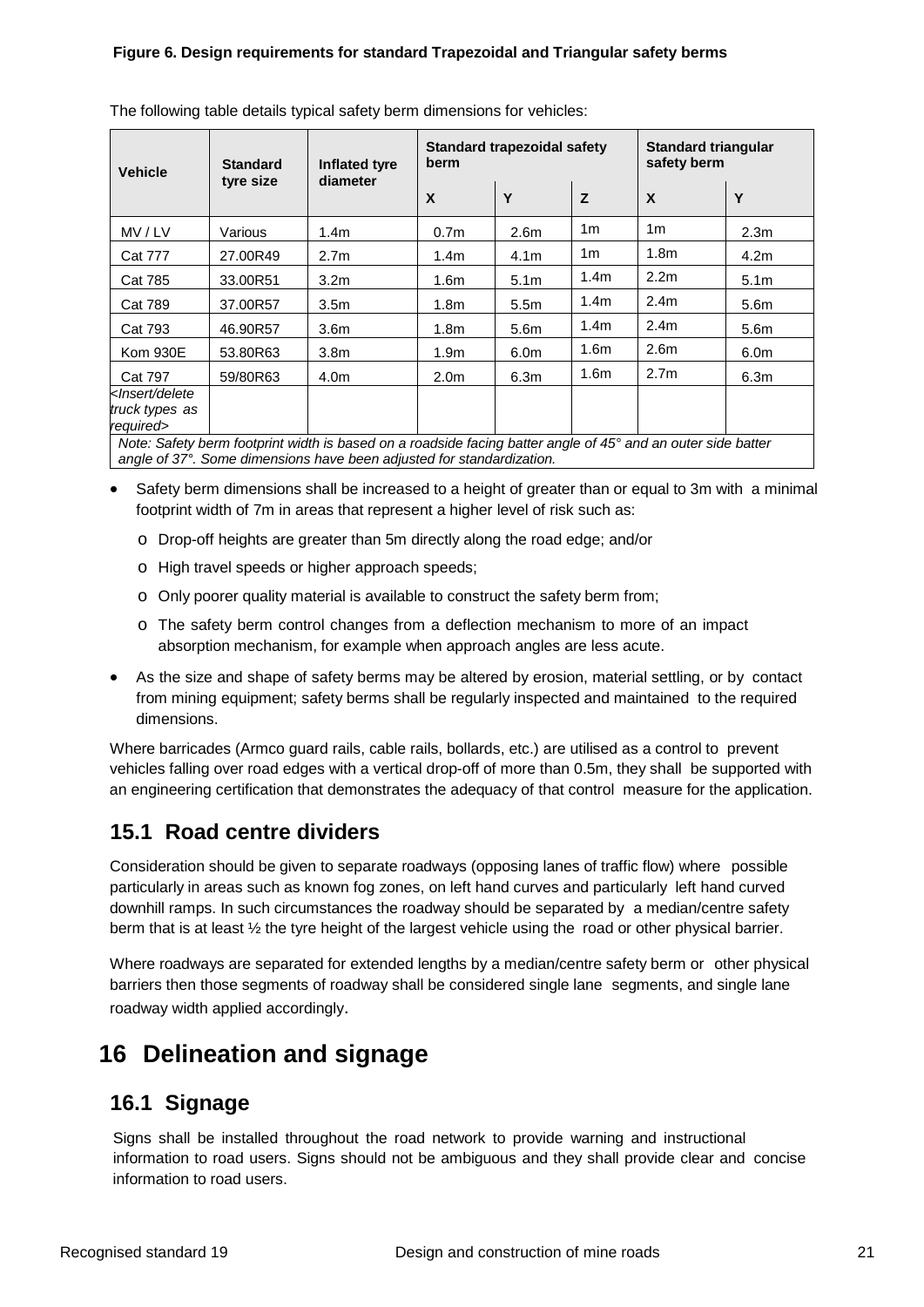Signs specifications shall conform to national road authority standards (e.g. Australia AS1742 & AS1743). Signs should be appropriately sized to match the application and vehicles being utilised at the area of placement. Typically the following signs sizes should be utilised:

- Size A (generally 600mm size) for applications where vehicles  $\lt$  or equal to 150t haul truck size.
- Size B (generally 750mm size) for applications where vehicles >150t haul truck size.
- Size C, D or larger custom size (generally +900mm size) for applications determined through a risk assessment.

Signs shall be made of reflective material so they are visible during times of low light or at night.

Signs shall be regularly maintained e.g. washed regularly, damaged or ineffective signs replaced, out of date signs removed, etc. such that their purpose of providing clear and concise information to road users is not compromised.

Signs shall be placed so that road users have time to interpret and react to their message. Consider the following when placing signs:

- Signs shall be located and placed at a height that is within the driver's line of sight. Regulatory signs (e.g. stop signs) shall be placed such that the base of the sign is a minimum of 1.5m above the road surface.
- Signs shall be placed on the left-hand side of the roadway, and when in place, on median/centre safety berms at intersections.
- Warning signs should be placed 1.5x the local speed limit prior to an oncoming hazard (e.g. 50km/hr speed limit – sign placed 75m before hazard).
- Regulatory signs (e.g. stop signs) shall be placed at the point at which a specific regulation commences.
- Signs should stand out and be placed so that the background does not make them unnoticeable.
- Signs should be appropriately placed so they do not create 'sign pollution' (i.e. too many, or inappropriately positioned signs so that drivers are confused or miss the required information).

The following list details minimum specific sign use and placement requirements:

- Signs for controlling traffic at intersections shall comply with the requirements detailed in section 13.2 Intersection Traffic Control.
- *Chevron Alignment Marker* signs should be utilised to augment the delineation of tight radius curves on primary roads. Where used, a minimum of three markers shall be used at any one curve, with a minimum of two markers shall be visible on approach to the curve, and they shall be aligned for the direction of approaching traffic.
- *Pedestrian Crossing* signs shall be utilised at designated pedestrian road crossing locations.
- Where median/centre safety berms are utilised on roadways, *Keep Left* signs shall be utilised on each end of the safety berm.
- Signs indicating the *Maximum Permissible Vehicle Height* and where applicable, *Powerline Crossing Number* shall be utilised where roadways pass under overhead power lines or structures.
- *Railway Level Crossing* signs shall be utilised where roadways cross railway lines.
- *Floodway Crossing* signs and *Water Depth Indicators* shall be utilised where designated floodways cross roadways.
- Speed signs.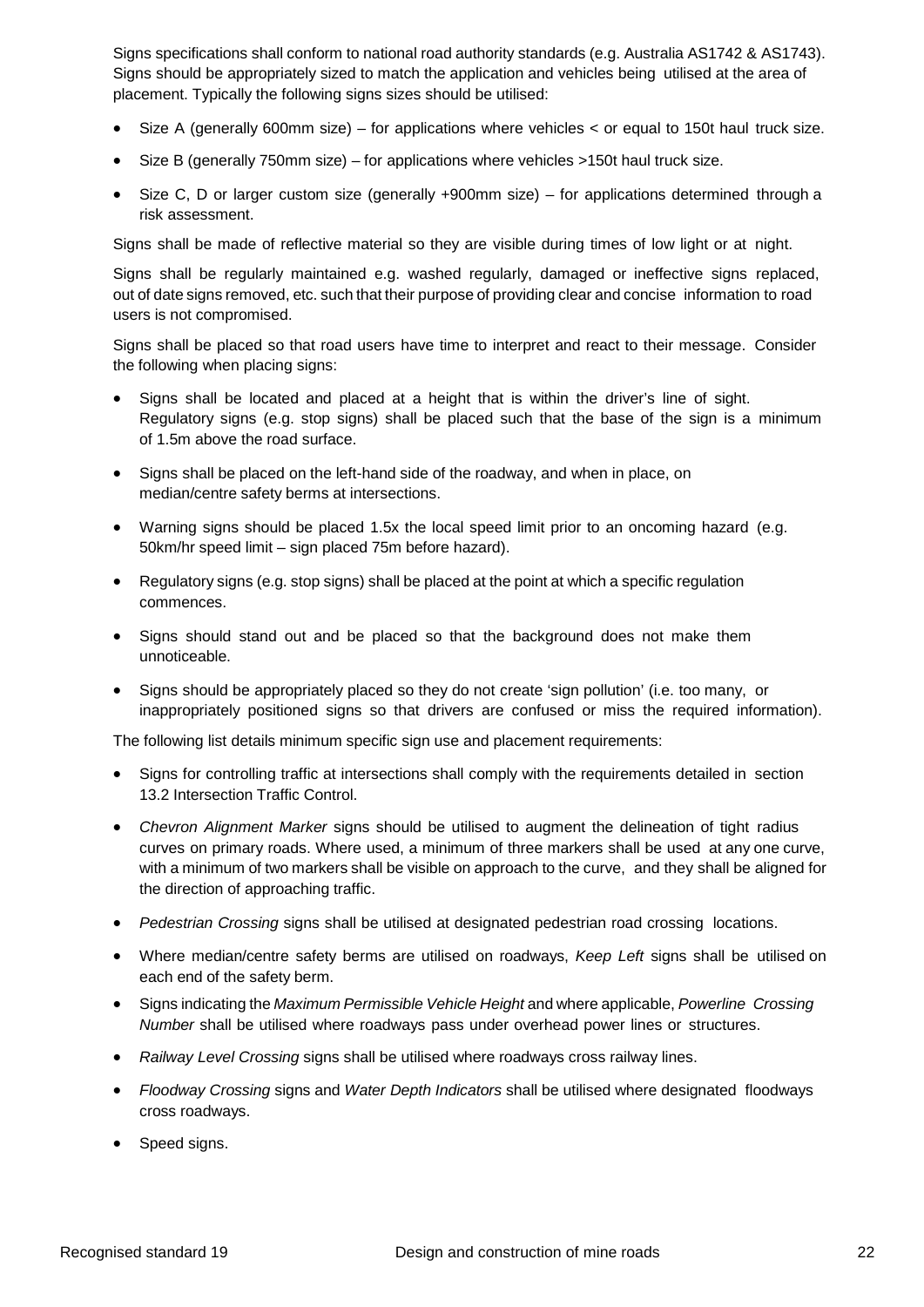### <span id="page-22-0"></span>**16.2 Delineation**

Delineators should be provided to adequately define the edge of the running surface of a road. Consider the following when selecting and placing delineators:

- Delineator height should be adequate to match the equipment used on the roadway.
- The spacing of delineators on straight sections of road should be a maximum of 100m apart with the posts in pairs, one each side of the road.
- Around tight curves and over crests the spacing of delineators should be reduced to a maximum of 50m or closer such that the reflectors from at least 3 delineators on the same side of the road can be seen at any one time whilst traversing the curve or crest:
	- o For primary and secondary haulroads guideposts shall be between 1.5 and 2.4 metres high
	- o For primary and secondary access roads guideposts shall be a minimum of 900mm high.
- Delineator spacing should be reduced in areas subject to frequent visibility restrictions such as fog.
- Delineator density should be increased to identify such things as culverts, median/centre safety berms, traffic islands, road intersections etc.
- The red reflector shall be placed on the left hand side of the road and the white reflector on the right hand side of the road.

#### <span id="page-22-1"></span>**16.3 Bollards**

High visibility bollards, berms or segregation barriers should be installed where vehicles interface with surface infrastructure e.g. buildings, structures, service corridors, etc. and/or ground level or underground hazards such as covered sumps, soak wells, and drains not designed to support the weight of vehicular traffic.

## <span id="page-22-2"></span>**17 Separation/segregation of vehicles**

Where practicable the road network shall be designed to provide separate roadways for MP and MV/LV. When creating LV/MV only roads, ensure they are created for a purpose of reducing risk and that they do not increase risk with the establishment of additional MV/LV and MP intersections.

## <span id="page-22-3"></span>**18 Roadside collision hazards**

The risk associated with the roadside collision hazards shall be controlled by firstly eliminating the hazard where it's practical to do so, or secondly by putting protection (e.g. safety berms) between the road running surface and the collision hazard.

Some examples of roadside collision hazards are trees, large rocks, mounds, drains, creeks, water, erosion gutters and power poles. A roadside collision hazard can either be a crash hazard (e.g. trees, large rocks and power poles), or a hazard that has the potential to cause rollovers (e.g. mounds, drains and erosion gutters).

## <span id="page-22-4"></span>**19 Overhead structures**

All locations where overhead power lines or structures cross mine roads shall:

• be passively measured by survey.

For overhead structures (not power lines) have the maximum permissible vehicle height determined by applying a 1m minimum clearance distance.

For overhead conveyors have controls established to protect vehicles and pedestrians from potential falling material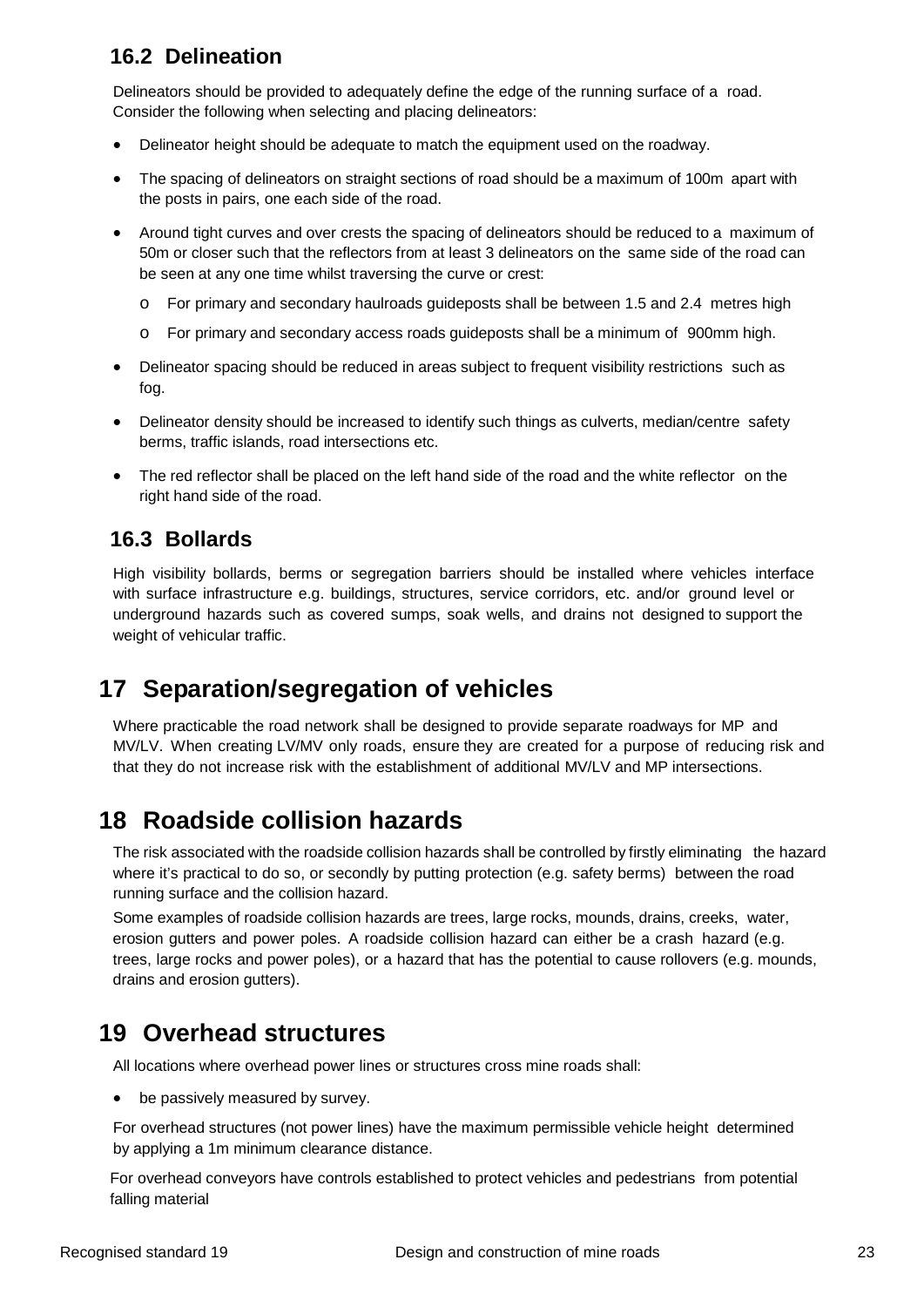When designing mine road routes the hierarchy of controls should be considered when interacting with high voltage power lines

- elimination mine roads are kept well clear of power lines
- substitution power lines are run under mine roads instead of above
- administration signage warning of overhead power lines and clearance heights.

For power lines have the maximum permissible vehicle height determined by the Electrical Engineering Manager using the following minimum clearance requirements:

| <b>Power Line Nominal Voltage</b><br>(phase to phase) (KvA) | <b>Minimum Clearance</b> |
|-------------------------------------------------------------|--------------------------|
| $\leq 1.1$                                                  | 1.0 <sub>m</sub>         |
| $> 1.1 \leq 33$                                             | 2.3 <sub>m</sub>         |
| $> 33 \le 66$                                               | 2.5 <sub>m</sub>         |
| $> 66 \le 110$                                              | 3.0 <sub>m</sub>         |
| $> 110 \le 220$                                             | 4.0 <sub>m</sub>         |

- Power lines shall be recorded in a site register indicating:
	- o Crossing location coordinates
	- o Power line crossing number
	- o Survey height, date and time
	- o Power line voltage
	- o Maximum permissible vehicle height
- Have signs installed to indicate the maximum permissible vehicle height and where applicable power crossing number
- At power line crossing locations where the height of any vehicle capable of operating on that road exceeds the maximum permissible vehicle height of the crossing, have pre- warning clearance indicators installed.

## <span id="page-23-0"></span>**20 Lighting pollution**

Along roads and at intersections consideration shall be given to the following:

- the location and impact of background lighting and its potential to disorientate or confuse operators while driving on haul roads and at intersections
- dedicated haul road and intersection lighting to ensure lighting is adequate
- additional lighting in areas where interaction with pedestrians occurs
- the visibility of heavy vehicles and, in particular, haul trucks during night operations
- light absorption Any dark coloured material will absorb light and reduce visibility e.g. high fines content of rejects leads to dusty matte surface rather than shinier flat surfaced fresh gravels, due to high fines; more dust problems

## <span id="page-23-1"></span>**21 Audits and inspections of mine roads**

- All surface mines shall conduct a documented audit of their mine roads checking for compliance to this recognised standard. These audits shall be carried out at least once every twelve months, and consider both day and night time operations.
- Periodic inspections shall include height clearance checks to check for road surface build up in particular.